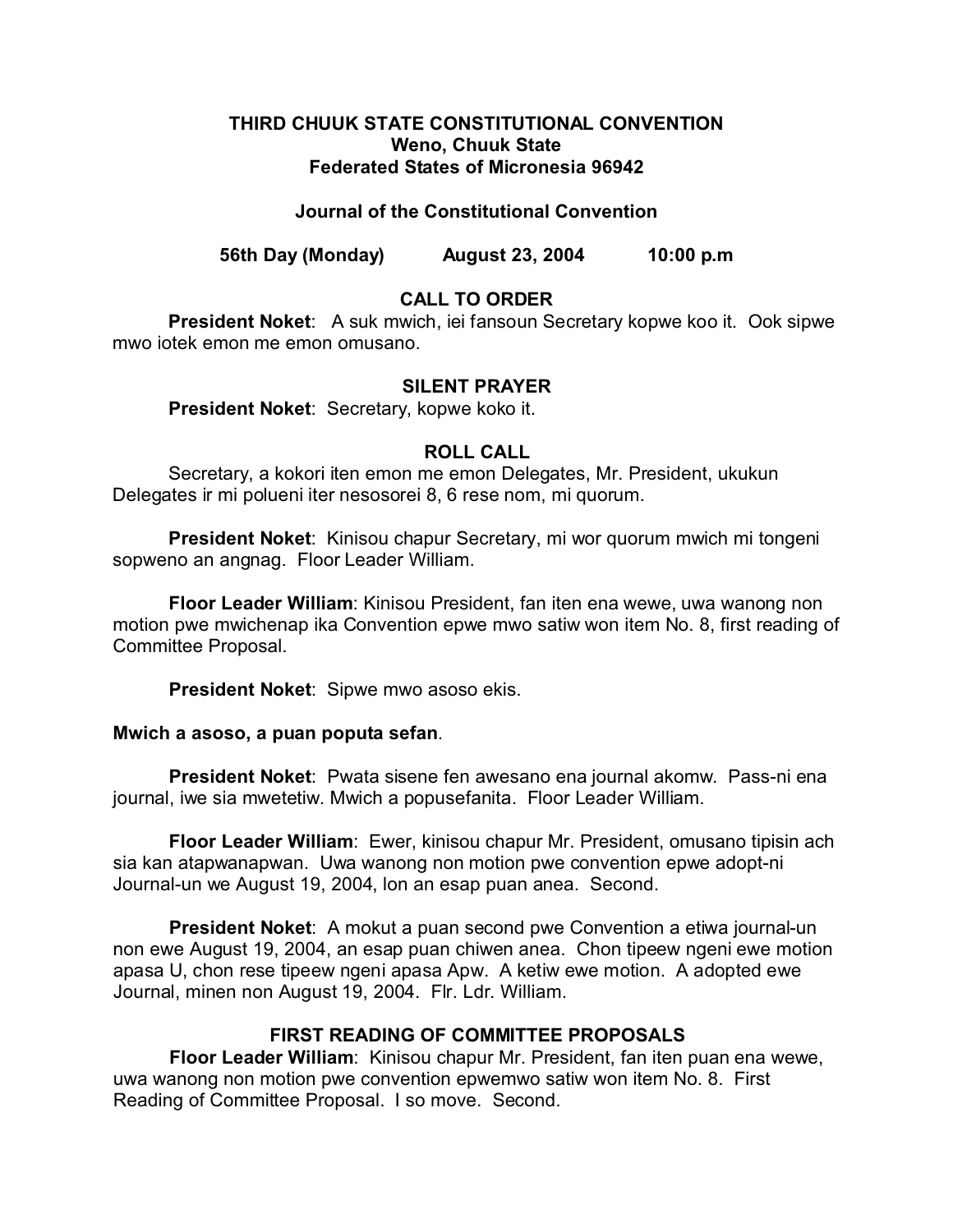**President Noket**: A mokut a puan second pwe mwich epwe mwo mwetetiw won ena Order of Business, item 8, chon tipeew ngeni ewe motion, apasa U, chon rese tipeew ngeni apasa Apw. Iei sia nom won order of businesses item 8, first reading of committee proposal, Flr. Ldr. William.

**Floor Leader William**: Ewer kinisou chapur Mr. President, uwa wanong non motion pwe convention epwe etiwa Committee Proposal No. 3-03; fan iten ewe time set for division of trial ren ewin anea.

**President Noket**: A mokut a puan second pwe convention a etiwa Committee Proposal No. 3-03, ren ewin anea. Sipwe tungor ngeni ewe secretary epwe aneani metena proposal e apasa.

**Secretary**: Mr. President, Committee Proposal No. 3-03; Committee Proposal amending Section 3(b) and section 4 of Article 7, of the Chuuk State Constitution relating to the time set for decisions of the Trial Division and Appellate Division of the Chuuk State Supreme Court.

**President Noket**: Iei fansoun discussion won ena proposal, Chairman Rosokow.

**Chairman Rosokow**: Lon ena section 4, umochen epwe amend-ni ena 1 year of its being appeal. Epwe chok 4 years, oh 4 months.

**President Noket**: Sipwe mwo asoso ekis.

### **Miwch a asoso, a puan popusefanita.**

**President Noket**: Mwich a popusefanita, Floor Leader William.

**Floor Leader William**: Ewer kinisou chapur Mr. President, fan iten ena wewe uwa wanong non motion pwe Committee Proposal No. 3-03; epwe mwo ukutiw seni anini non ei fansoun. Second.

**President Noket**: A mokut a puan second pwe a koukutiw anini won ena Committee Proposal No. 3-03; chon tipeew ngeni apasa U, chon rese tipeew ngeni apasa Apw. A carry ewe motion. Iei fansoun sipwene utut won ena Committee Proposal No. 3-03; non aewin anea. Chon tipeew ngeni pwe convention a pass-ni ei Committee Proposal No. 3-03; non aewin anea, apasa U, chon rese tipeew ngeni apasa Apw. A ketiw ewe motion, Committee Proposal No. 3-03; non awin anea. Mwich epwe mwo asoso ekis.

### **Mwich a asoso, mwich a puan poputasefan**

**President Noket**: Floor Leader William.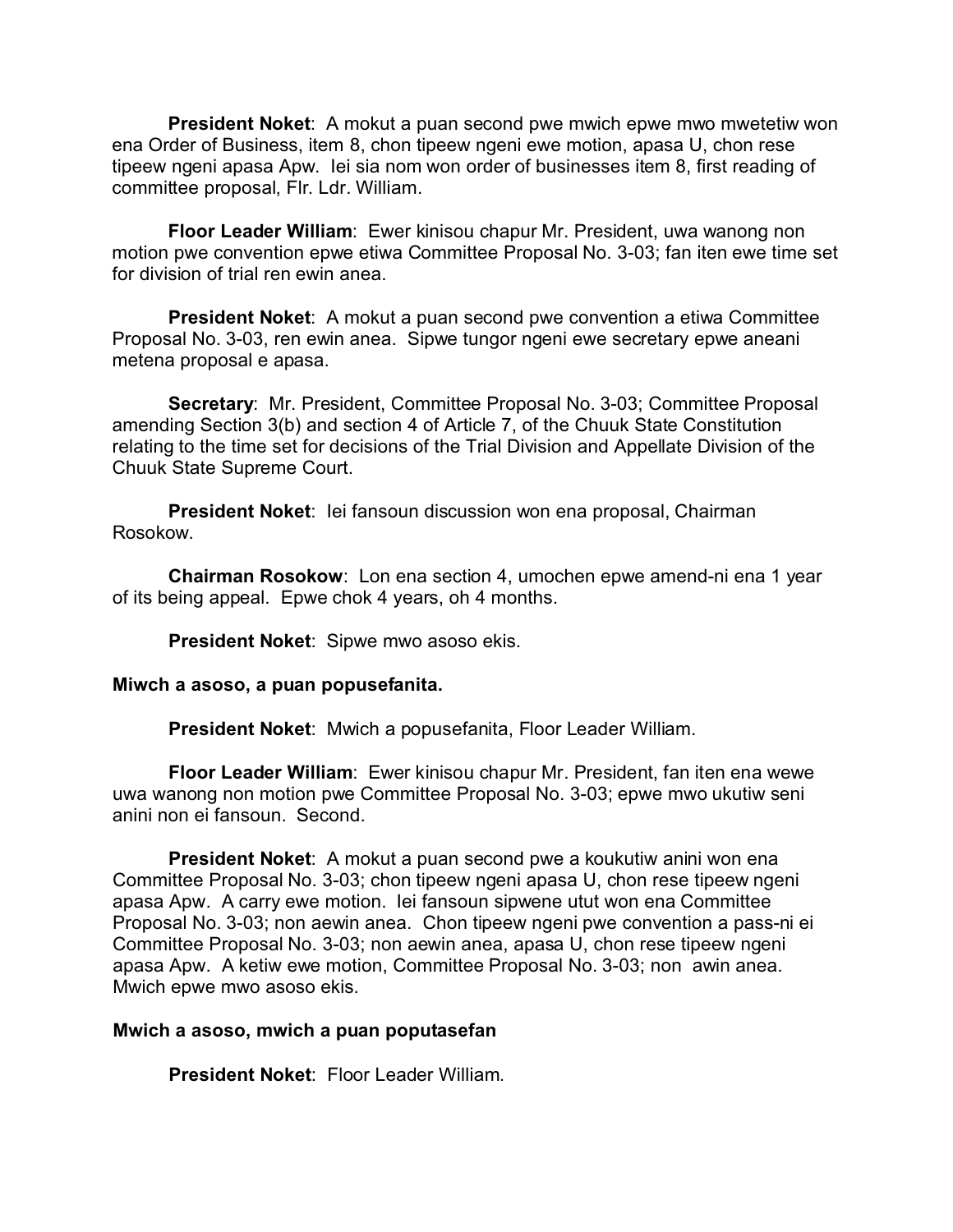**Floor Leader William**: Kinisou chapur Mr. President, uwa wanong non motion pwe plenary epwene dissolve pwe epwene winino won Committee of the Whole. Second.

**President Noket**: A mokut a puan second pwe ei Plenary epwene dissolve into Committee of the Whole, chon tipeew ngeni ewe motion apasa U, chon rese tipeew ngeni apasa Apw. A pass ewe motion. Mwich epwe mwo asoso ekis.

### **Mwich a asoso, mwicha a poputa sefan.**

**Chairman Wiliander**: Iwe Convention a puan soposopono, Flr. Ldr. William.

## **COMMITTEE OF THE WHOLE**

**Floor Leader William**: Kinisou chapur Mr. Chairman, fan iten ewe wewe non ewe atun asoso, uwa wanong non motion pwe Convention - omusano uwa wanong non motion pwe Committee of the Whole epwene raise, epwene winiti Plenary. I so move. Second.

**Chairman Wiliander**: Mi wor ewe motion a puan second pwe Committee of the Whole epwe mwo rise, chon tipeew ngeni ewe motion repwe apasa U, chon rese tipeew ngeni apasa Apw. A carry ewe motion. Floor asoso mwo.

### **Mwich a asoso, mwich a popusefan.**

## **BACK TO PLENARY**

**Presdient Noket**: Flr. Ldr. William.

**Floor Leader William**: Ewer, kinisou chapur Presdient, fan iten ewe wewe, sia puan wewe fengen won, iei popun uwa wanong non motion pwe Committee Proposal 3-03; epwe totiw me won item No. 9, ren Committee of the Whole. I so move.

**President Noket**: Sipwe mwo ekis aosos.

### **Mwich a poputa, a puan soposopono**.

**Floor Leader William**: Kinisou chapur fan iten ekkewe wewe, sia wewe non we asoso. Iei popun uwa wanong non motion pwe ewe rule e require-ni eu Committee Proposal an epwe angang won non eu ran epwe mwo suspended non ei fansoun. Second.

**President Noket**: A mokut a puan second pwe ewe rule e require-ni ewe first reading an epwe place won Order of Business on the next day epwe suspended, an epwe tongeni wor eu proposal epwe chok place won Second Reading non ei ran ikenai. Chon tipeew ngeni ei motion apasa U, chon rese tipeew ngeni apasa apw. A carry ewe motion. Iei fansoun Floor Leader epwe place-ni ewe Committee Proposal non aruan anea.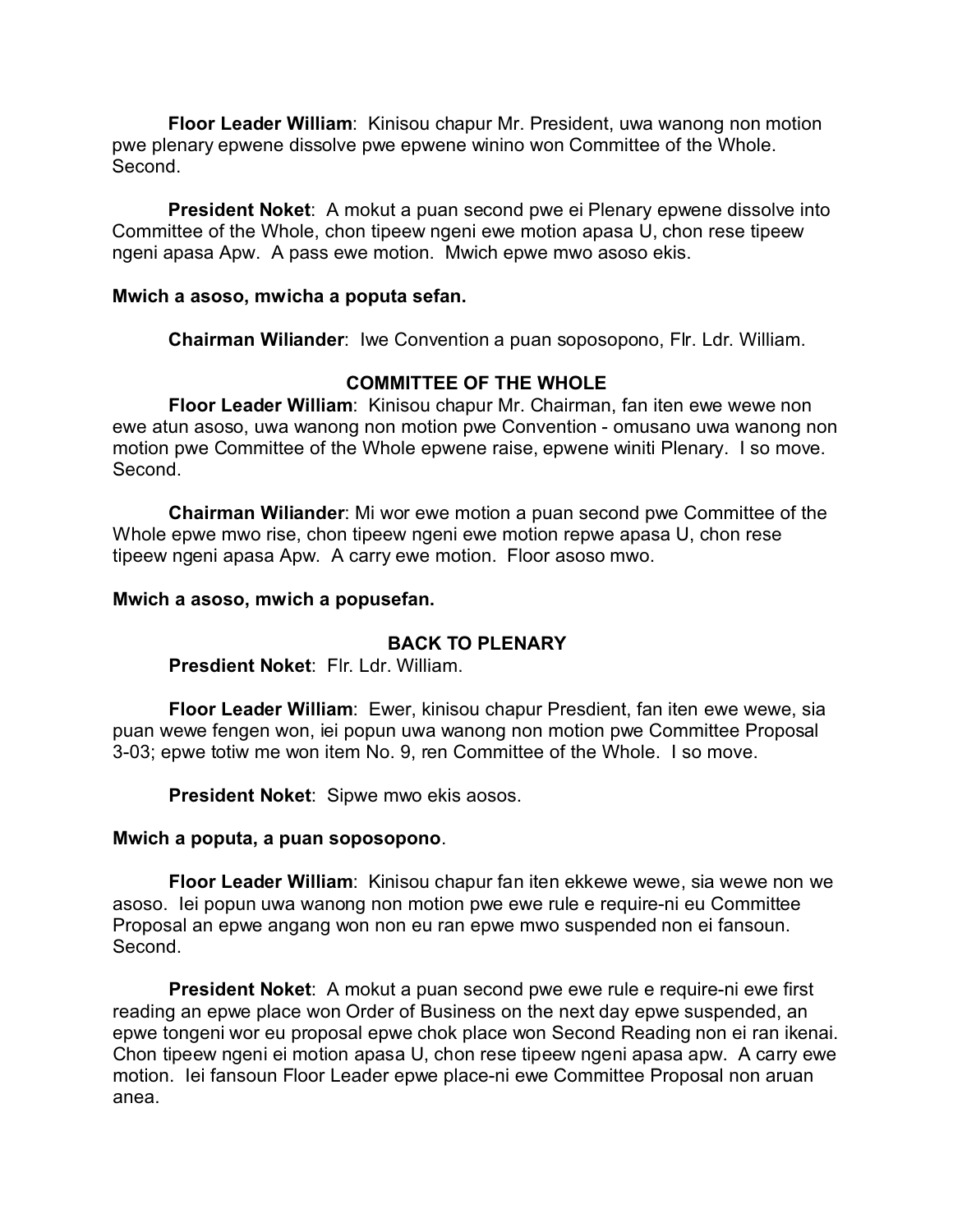**Floor Leader William**: Kinisou chapur Mr. President, ngang uwa wanong non motion pwe Committee Proposal No. 3-03; epwe place won item No. 9, ren ewe Committee of the Whole.

**President Noket**: Pwata kose ne fen afata ika ian epwe nom ian. Line 4 ika line 5.

**Floor Leader William**: Kose mochen sipwe mwo asoso ekis. President.

# **Mwich a asoso, mwich a puan poputasefan**

**Floor Leader William**: Kilisou chapur, fan iten ewe wewe sia puan wewe fengen. Ena Committee Proposal 3-03; usun met sia wanong non motion pwe epwene place under ena Item mesen 9(a), nge epwe totiw won Number fifth. Second.

**President Noket**: A mokut a puan second pwe Committee Proposal No. 3-03; epwe place won item 9, second reading 9(a) 5. Chon tipeew ngeni ewe motion, apasa U, chon rese tipeew ngeni apasa Apw. Ewe Committee Proposal No. 3-03; iei a place won second reading, 9(a) 5.

**Floor Leader William**: Mr. President.

**President Noket**: Acting Flr. Ldr. William.

**Floor Leader William**: Kinisou chapur Mr. President, fan iten puan ewe wewe, iei popun uwa wanong non motion pwe plenary epwe ne mwo resolve epwe ne puan winino won ewe Committee of the Whole, I so moved. Second.

**President Noket**: A mokut a puan second pwe ewe Plenary epwene dissolve into Committee of the Whole non ei fansoun. Chon tipeew ngeni ewe motion apasa U, chon rese tipeew ngeni apasa Apw, a carry ewe motion. Iei sipwene dissolve into Committee of the Whole. Mwich epwe asoso ekiis

# **Mwich a asoso, mwich a puan soposopono.**

# **BACK TO COMMITTEE OF THE WHOLE**

**Chairman Wiliander**: Convention a puan soposopono. Iei sia nom won item 9, Second reading of Committee of Proposals, letter a. Sipwe angei nampa eu, Committee Proposal No. 3-28; Flr. Ldr. William.

**Floor Leader William**: Ewer, kinisou chapur Mr. Chairman, ai nuku non ei fansoun ese puan chiwen wor namoten ach sipwe wauu motion nge ai nuku ika sia chok fitatiw seni item 1, all the way through. Eni epwene chok ina ukukun ach sipwe fitatiw. Me nukun chok ita epwe wor emon epwe tungorun an epwe wor - epwe swich ekkan nampa.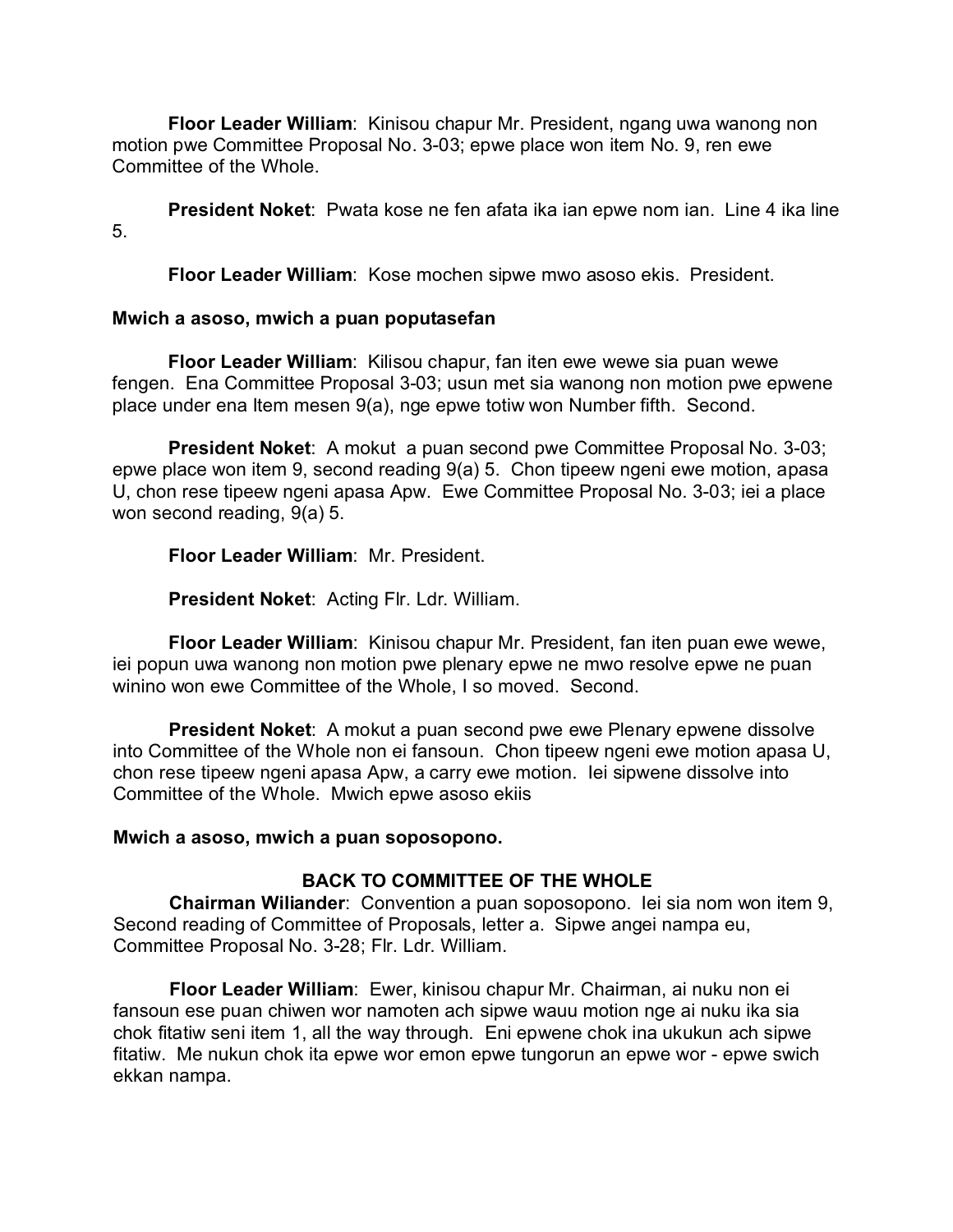**Chairman Wiliander**: Mwen ach sipwe soposopono sipwe mwo angei letter 1, sipwe tungor ngeni secretary epwe ngeni kich porausen Committee Proposal No. 3-28; epwe wor discussion murin, Convention Secretary.

**Secretry Paul**: Mr. Chairman, CP No. 3-28, to amends Atricle 9, of the Chuuk State Constitution by adding a new Section, relating to ethical conduct of all individuals in the government, and its political sub-divison and members of each boards commissions and other parties.

**Chairman Wiliander**: Kinisou secretary, delecate Rosokow.

**Chairman Rosokow:** Kinisou Mr. Chairman, non Section five (5), 2nd page, line 5 upwe pual niwiniti ai kapas eis won ena year, at least age of 18 years old. Wewen pwe ir mi young, ekkei aramas repwe choni en commission. Iwe nge ei code of ethics, sarafon Merica ir mi mature, non anono fengenir. Ika sii copy ni noun chon Hawaii format, ir mi kon more than mature than FSM, ika si uwownong kan sokkun, repwe chok tainikich, repwe chok urumoch, resapw tongeni ar repwe sinei wiser, ar role non community ar repwe tongeni classify-nir pwe repwe charge-uni aramas ar behavioral conduct. Sipwe osupwang rer, wesen wate osupwang. Iwe pual ren ena ew kinikinin 35,000, a kon pual watte ena moni. Ika ew commission-un fite chok chon iwe epwe chok 20,000 nge ma sipwe pii. Iwe kinisou chapur.

| <b>Chairman Wiliander:</b>  | Esap pual wor discussion. Vice President Aten,    |
|-----------------------------|---------------------------------------------------|
| <b>Vice President Aten:</b> | Mei wor ai ei floor amendment, ika ami mi tongeni |

etiwa.

**Chairman Wiliander**: Sipwemo ekis asoso.

# **Mwich a asoso, mwich a pual popusefanita.**

**Chairman Wilinader**: Secretary, ika e wor om fansoun, anea ngeni kich ena amendment.

**Secretry**: Mr. Chairman, proposed amendment to CPNo.3-28, Section 1, amendment, adding Section 6, of Article 9 of the Chuuk State Constitution to read as follows. Section 6, consist of Sub-Section A,B,C,D,E and F, ien mi nom, kich mi tongeni anieiti.

**Chairman Wilander**: Asoso mwo.

# **Mwich a asoso, mwich apual niwinsefan.**

**Chairman Wilinader**: Floor Propose Amendment ngeni ewe original proposal, me mwen ach sipwe sopwosopwono, sipwe nom tingor ngeni secretary epwe emwenikich won ewe floor amendment.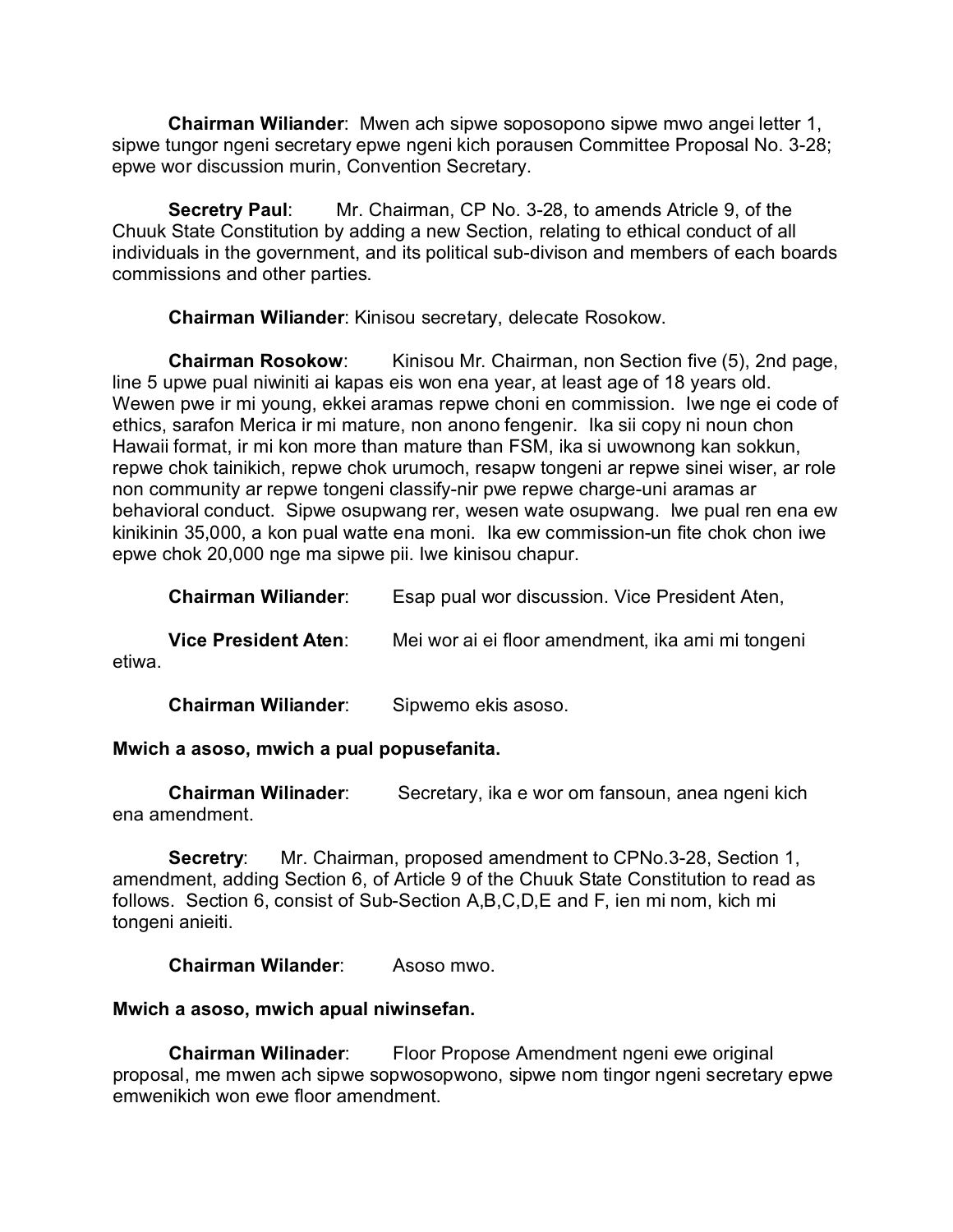**Secretary Paul**: Mr. Chairman, ei floor amendment met ei e fori, e offer-uni ew minefon anapanap ngeni nouch ei CPNO.3-28. Iwe an na anpanap e era pwe, amendment, iwe ena amendment epwe add-ini ew minafon Section 6, ngeni Atricle 9, iwe Section 6, epwe wor masowan ma epwe wor A,B,C,D,E,F, epwe ikkena Sub-Section-un ei Section 6 e added ngeni ei men. To amend Article 9 of the Constitution of the Chuuk State, by adding a new Section 6, to be entitle code of ethics, for the purpose of setting a code of ethics and each commission to ensure the highest standards and ethical conduct of all individuals in the government and its political sub-divisions board, commissions, and other parties.

**Chairman Wilander:** Iei fansoun discussion won floor amendments. Delegate Stephen.

**Chairman Stephen**: Ngang upwe tingor aninisoch seni Honorable Vice, ren ewe Sub-Section B, what does it means by code of ethics shall administer by a state and its community. Pwata ese chok code of ethic. The Code of Ethics shall administer by the State.

**Chairman Wiliander**: Vice, ika ke tongeni aninis won ewe kapas eis ren, Sub-Section B.

**Vice President Aten:** Kinisou Mr. Chairman, ai nuku ngingin ei poraus non sub-section B, e porousen ew me ew kei code of ethics, sipwe ura mi wor ew code of ethics for Pioing, mi wor code of ethics, for angangen Education. Code of ethics ren ew me ew ekkei departments. Use sinei me ren ekkei souannuk ika met wewen ei, pwe ei format uchok copy-ini seni ei State of Hawaii.

**Chairman Stephen**: Yeah, okay nge ma eu chok ei State Commission therefore, ita ma epwe chok ma era pwe all the code of ethics epwe administer by the State - this State Commission. Ma eu chok ei Commission, ika met?

**Chairman Wiliander**: Kich mi nom non mwichenap iei…..

**Chairman Stephen**: Sorry Chairman, kinisou chapur uchok concern ren ena language won ena subsection b, pun ina uwa fat ren pwe wewen nge mei fitu en code of ethics epwe awenewen ngeni eu me eu particular department. Iwe ngang uwa fat ren enan. Wewen nge eu chok ei commission, iwe upwe puan omusomus tirow won Mr. President, ngang ika usap mwan nge mi wor eu annukun Chuuk State a fen ii usun are Truk State Code of Professional Responsibility ika - ika echok apply ngeni professionals ika, iwe ngang ita merei sipwe pwan with due consideration won ekkena existing codes mi similar in language ngeni ei, iwe sipwe puan take it into consideration. E ngaw sipwe double-uni angang won och mettoch a fen existing. Sipwe refer ngeni Legislature won ekkena, puan tirow womi won ena wewe ukan puan wata. Ai nuku a wor annukun Code of Professional Conduct non Chuuk. Truk State Code ika Chuuk State Code of Ethics. Puan ai awewe ren en bar of lawyers, mi puan wor ena individual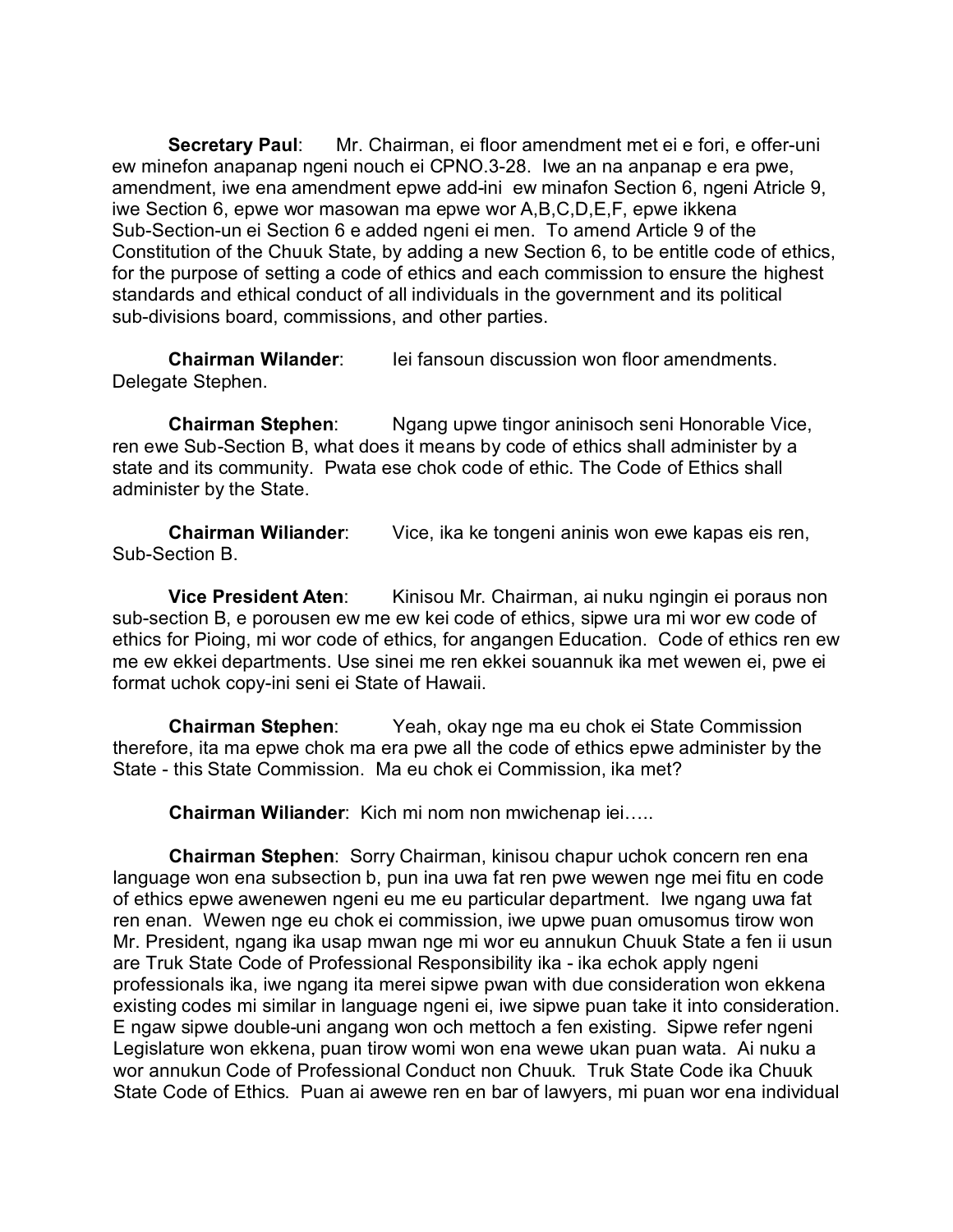bar association, ir mi puan covern under their won code of ethics mi existing. Mi chok puan in lieu of en American Bar Association, ikena ekkena mechanics sipwe puan nenengeni. Ika epwe fen wor wesewesen eu overall State Code of Ethics, iwe ekkena mettoch meinisin epwe pachenong non, non ach ei ma jurisdiction. Kinisou Mr. Chairman.

**Chairman Wiliander**: Sipwene mwo ngeni chairman rosokow.

**Chairman Rosokow**: Ese mwo wor ach State Code of Ethics. Ena ma RBC ika pwe re refer ngeni ar chok counselor, legal counselor me lawyer. Iwe nge ita mi fer och sipwe create-ni ei, pwe epwe tonong non.

**Chairman Wiliander**: Vice President Aten.

Vice President Aten: U mochen kapas ais ngeni ion epwe tongeni ponueni ika mi wor enan annuk ren professional, mi puan meen ngeni sipwe ura Janitor, ika mi puan meen ngeni Board members lon ekkei commissions ika non kei different sub-divisions, pun ei code of ethic mei pual ku ngeni meninisin, seni asan tori fan.

**Chairman Wiliander**: President Noket.

**President Noket**: Kinisou Chairman, ai experience-ini en code of ethics, rules of ethics, professional responsibility an ekkan professional me souannuk, mei pusin fat non pusin nour rules ren kapung pwe meinisin souannuk repwe cover under the rules of ethics, ren professional ethics nge esap pual ngeni commission, sap pual ngeni meinisin, pwe ika ma legislature e fori ew annuk pwe epwe pual adopt-uni ena, nge ese applicable ngenir pwe ena rules specially ren souannuk ren merika, ren ifa usun ar repwe contact themselves iwe popun enan sia cover under enan, ren souannuk pokiten annukun kapung, mei pusin dictate-ini pwe ika emon epwe souannuk, iwe epwe anea ena rule. Chairman, ngang mi tipewngeni ei code of ethics an epwe wor non Chuuk ren an epwe ma wor annukun iei mi affat. Mei chok wor ekkoch kapas sipwe nenengeniochu an epwe chok clear ren ewe kapas - ewe poraus ren Delegate ika Chairman Stephen a poraus won ren enan code of ethics. Ai nenengeni pwe mi wor group ika mi wor chommong ekken ethics e poraus won ika met? Iwe pwe enan mesen (a) ina e era pwe ena line 6, e poputa won ena sentence "to keep faith with this belief, the Legislature shall develop and adopt a code of ethics. A code of ethics. Iwe ena (b) ena 11, e era pwe Each code of ethics. Mei ese consistent nge ita sipwe fori met epwe consistent ren. Pwe enan e ura pwe 1 chok code of ethics nge enan 11, e ura pwe ech code of ethics. Ika epwe fen era puan set, a set s - e - t, code of ethics. Pwe mi chommong code of ethics, eu set nge mi chomong kinikinin ena set of ethics. Epwe era pwe enan 7, ika usamwo fori ai amendment, nge upwe chok watiw ika epwe fen och ena ach sipwe - a set of code of ethics. Iwe enan b ita epwe ura pwe each set code of ethics. Ika - ook apw omusano, ech code of ethics a consistent. Iwe enan puan aruan ren chok an epwe mutir angang enan line 19, ena The two branches of the State government, meni branch. Ese afat ika meni branch ena - ekkena government must establish the state ethics e refer ngeni Executive me Legislative ika ese puan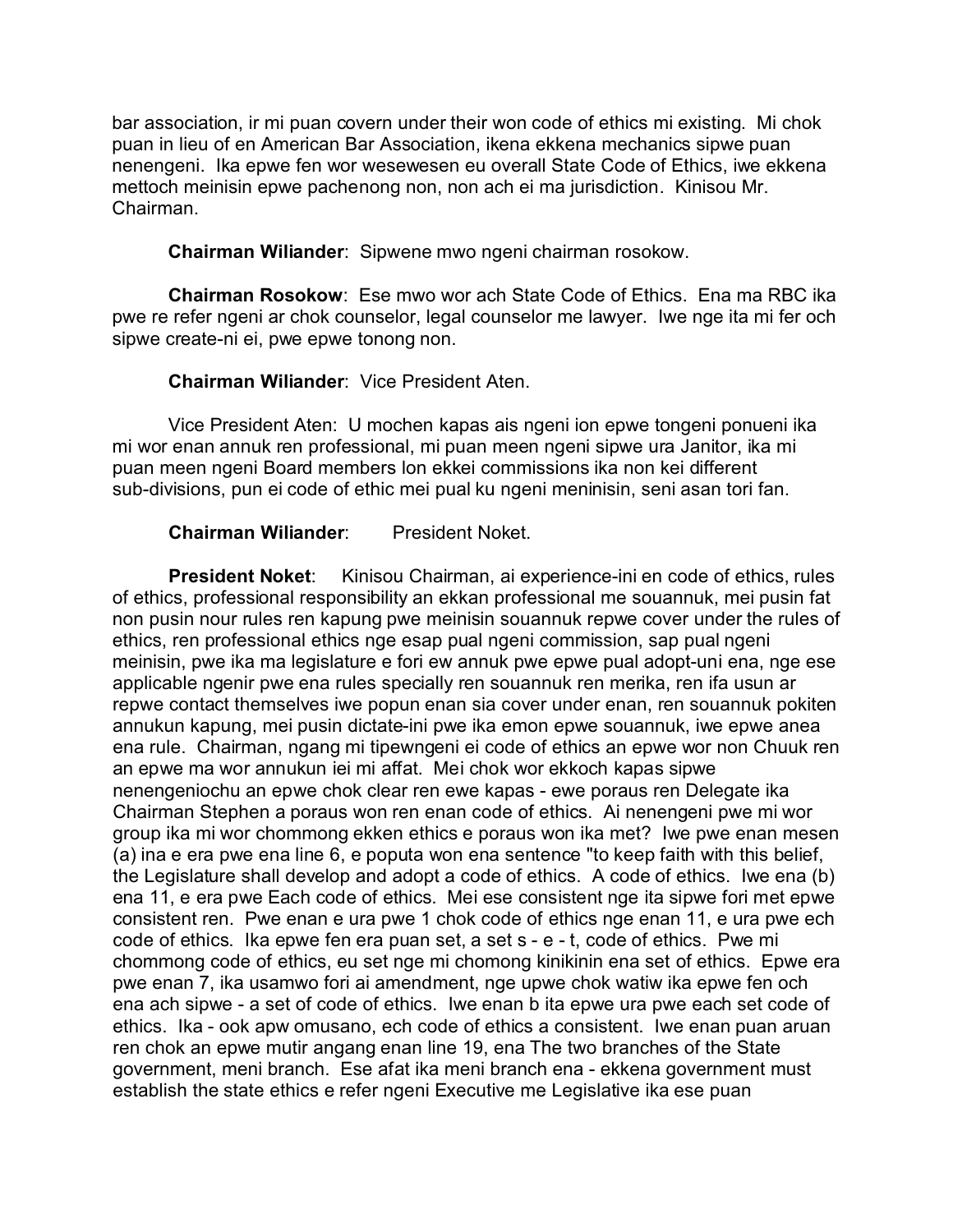pachenong Judiciary ika. Ren employees me - ese fat ika pwata e two branches, iwe ese puan fat ika meni ekkena branches. Iwe ese puan fat ika meni ekkena branches, mi ooch ei meetoch nge sipwe fen cleanup-ni ei meen ren an epwe och. Kinisou chapur, use mwo fori amendment nge uchok wauu ekkei ika ita epwe wor an emon epwe tongeni aninis won met epwe fen och.

**Chairman Wiliander**: Vice President Aten, ika mi chiwen wor met kopwe apasa.

**Vice President Aten**: Kinisou chapur Mr. Chairman, ai nuku ese kon fat line 19 non ewe first page. Ai nuku en porausen ewe asachikin line 17 me 18. E porausen Legislature me Chief Justice, iwe e och sipwe amend-ni ena two branches, iwe wesen afata, pun Legislature me Chief Justice.

**Chairman Wiliander**: Chairman Rosokow.

**Chairman Rosokow**: Ngang mi puan go along ngeni an Camillo nan meen ngeni enan(d). On line 19, iwe, upwe mwo puan chemeni metewe.

**Chairman Stephen**: Kose mochen sipwe asoso.

### **Mwich a asoso, mwich a puan poputasefan.**

**Chairman Wiliander**: Convention - committee of the Whole a puan soposopono, mi wor ewe floor proposed amendment ngeni ewe original Committee Proposal No. 3-28; Vice President Aten.

**Vice President Aten**: Kinisou Mr. Chairman, uwa wanong non motion pun we rule e require-ni written amendment epwe mwo suspended. Second.

**Chairman Wiliander**: A wor ewe motion pwe epwe suspended ewe required rule - written rule, chon tipeew ngeni apasa U, chon rese tipeew apasa Apw. A carry ewe motion. Vice President Aten.

**Vice President Aten**: Kinisou Mr. Chairman, uwa wanong non motion pwe mwich epwe etiwa ekkei oral amendment, Mr. Speaker, oh Mr. Secretary epwe pusin arauu.

**President Noket**: Osupwang.

**Chairman Wiliander**: Met omw na osupwang.

**President Noket**: Mi wor ei amendment iei usun ei amendment, ei floor amendment. Kose mochen sipwe mwo asoso ekis.

**Mwich a asoso, a puan poputasefan.**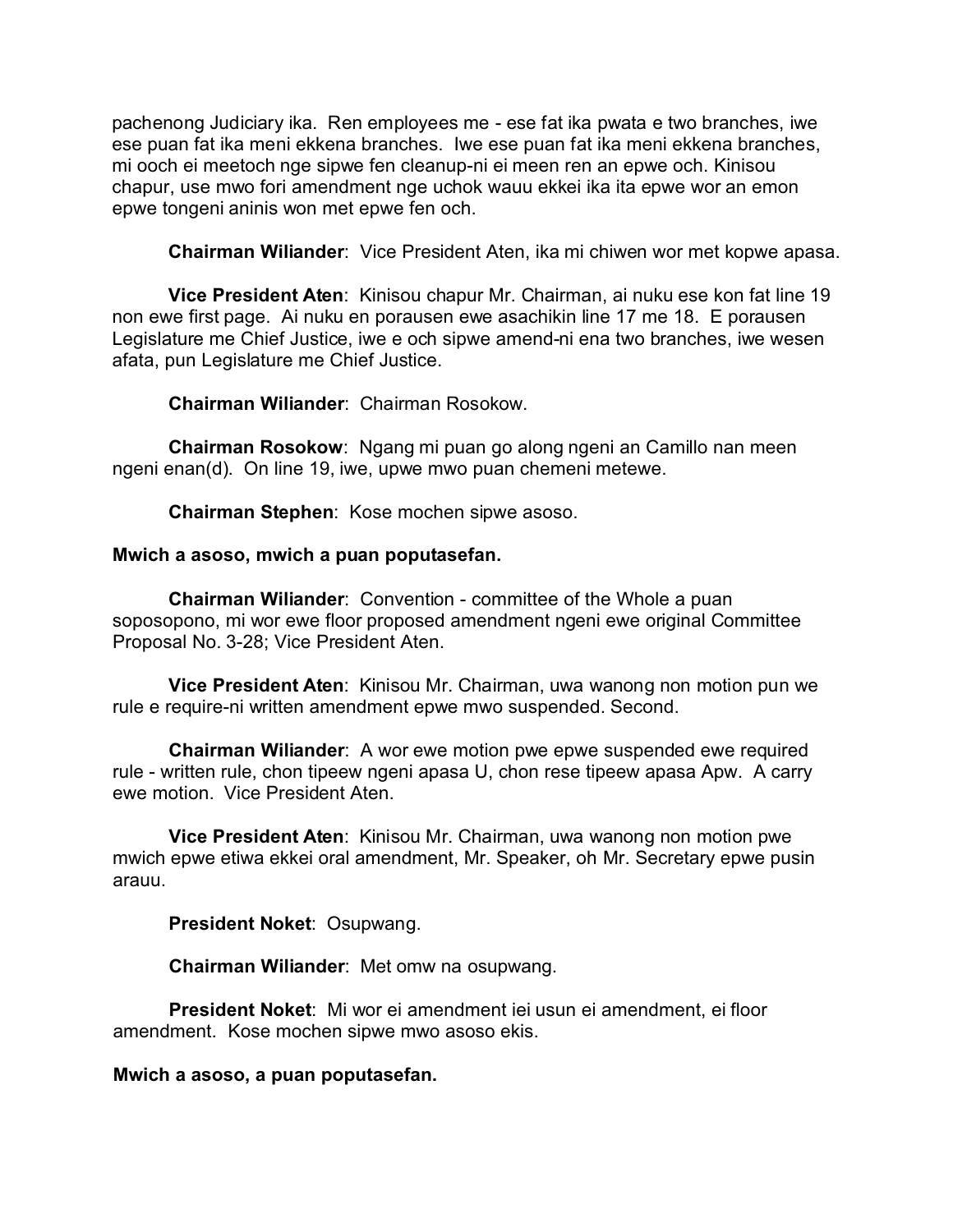**Chairman Wiliander**: Vice President Aten.

**Vice President Aten**: Kinisou Mr. Chairman, fan iten ewe awewe non ach we asoso, uwa wanong non motion pun mwich epwe pass-ni ei floor amendment fiti ekkei amendment Mr. Secretary, epwe pusin erauu. second.

**Chairman Wiliander**: Mi wor ewe motion a puan second chon tipeew ngeni ewe motion, repwe apasa U,…..

**President Noket**: Kopwe aneanauu ekena amendment.

**Chairman Wiliander**: Secretary kopwe aneanau, ewe floor amendment.

**Secretary**: Mr. Chairman, ewin amendment e fis won first page, line 7, lefilen ena fos **adopt** me ena fos **code ena letter a ika mesen a, epwe strike out, epwe ne chok era pwe adopt code of ethics**. Aruen amendment won line 11, page 1, ena fos each ren ena e ura pwe **each code of ethics**, epwene siwil ngeni **The**. Epwe **The code of ethics**. Aunungatin amendment, line 19, page 1, ren letter (b) era pwe The two branches, iwe ena fos two epwele siwil ngeni The Legislative and Judiciary Branches. Number 4, won page 4, line 8, era at least - list the age of 18 years. Ena 18, epwe siwin ngeni 30, 3-0-, puan line 3, omusalo line 3, uwa fen akom seni en. Line 3, asan na second page, won na nesopolon ena line mi puan wor ena fos **a**, letter a nefilen ena fos adopt and ena fos code. Ena letter **a** epwe striken out epwe puan, ikena chok ekena amendment Mr. Chairman.

**Chairman Wiliander**: President Noket

**President Noket**: A fatafatoch ekkewe amendment meinisin ngang uwa fori motion pwe a ukutiw anini won ewe amendment. Second.

**Chairman Wiliander**: A wor motion a puan second pwe a koukutiw anini, chon tipeew ngeni repwe apasa U, chon rese tipeew repwe apasa Apw. A carry ewe motion. President Noke.

**President Noket**: A nuku ii sia weweoch ren ei code of ethics, sia awatei puan ach angang non ewe first reading, fengen me iei sia puan amend-ni non ei COW, iwe ngang upwe tungor ngeni mwich ach sipwe recommend-ni ei proposal a epwe noo ngeni Plenary. Ina pun Chairman, ngang uwa fori motion pwe a COW a recommend-ni pwe ei proposal epwe ne noo ngeni plenary, ar repwene angang won non second reading. Second.

**Chairman Wiliander**: A wor motion a puan second pwe a wor ewe recommendation nge ei proposal epwene noo ngeni plenary, chon tipeew ngeni apasa U, chon rese tipeew apasa Apw, a carry ewe motion. Asoso mwo.

### **Mwich a asoso, a puan popusefanita**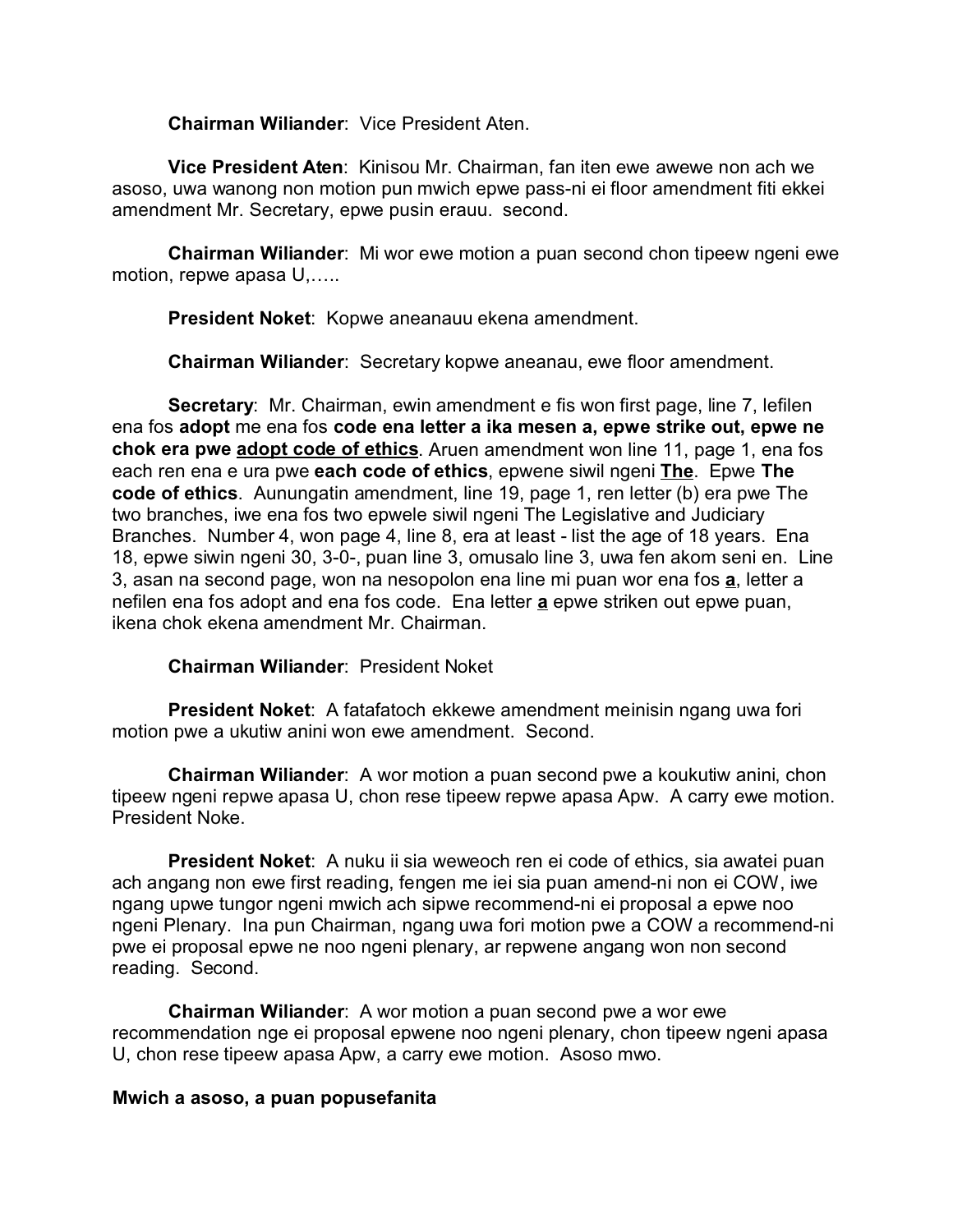**Chairman Wiliander**: Committee of the Whole, a poputa soposopono, iei kich mi chiwen chok nomw won number 9, Floor Leader William.

**Floor Leader William, K**: Ewer kinisou chapur Mr. Chairman, ika pwe esap out of order ai ei tungor, uwa wanong non motion nge Committee of the Whole epwe mwo mweteri item no. 4, I so moved. Second.

**Chairman Wiliander**: A move a puan seconded pwe Committee of the Whole epwe mwetetiw won item No. oh letter 4, item 9, Committee Proposal No. 3-33; chon tipeew ngeni ewe motion apasa U, chon rese tipeew apasa Apw. A carry ewe motion. Sipwe tungor ngonuk Secretary kopwe aneani ngeni kich masowen CP No. 3-33; Secretary.

**Secretary**: Mr. Chairman, CP No. 3-33; to amend the Preamble of the Chuuk State Constitution by enriching its wordings.

**Chairman Wiliander**: Iei fansoun discussion, won CPNo. 3-33; Chairman Rosokow.

**Chairman Rosokow**: Mr. Chairman, use koon kuna lingan, me ochun, me namotan, ei amendment. An epwe puan pacheta - umochen epwe katuruu.

**Chairman Wiliander**: Floor Leader William.

**Floor Leader William, K**: Kinisou chapur, Chairman. Ai nuku ngang upwe tirow won semei we pwe ai nuku pwe ngang mi fen - pungun pwe mi puan ii namot ei, an epwe puan chok opochokuna ngingin me napanapen aramas ren met ekkena mi okouchea mi puan ettiw. Ach sipwe puan kuna namotan, ina popun Mr. Chairman uwa men fen puan anamota ena line 10, ren ena mi amend mi underline an epwe pache ngeni ena kinikin.

**Chairman Wiliander**: Puan soposopono chok discussion, President Noket.

**President Noket**: Ngang upwe wata mefiei won ei proposal, upwe puan chok aporausa porausen ewe Constitutional Convention ra angang won ei Preamble, esap och mettoch mi mecheres. Ei Preamble, fitu fansoun ar ewe mwich angang won ei preamble. Fitu sakkun proposal mi tonong fan asengesin ei preamble. Iwe mi wor eu Committee ra finata pwe repwe ne pusin angang won ei preamble, pwe mi weires. Mi ochufengeni - eu kapas mi ochufengeni fitu wewe. Iwe merei epwe puan chok usun noun FSM Constitution, am ouse puan - ewe Con Con, ese puan kanengeni met ewe preamble - met ekkewe forefathers ra fen fori. Pwe mi wor wewen. Ita merei sisap atapa met a fen fis me akomw pwe ina wesewesen met ewe preamble non nouch we constitution. Metekewe forefathers, ra watiw epwe ina pwe mi wor wewen. Ekkei merei ekkei a totiw fan, eu chok repetitive - mei repetitions ren ekkena kapas peace, harmony, guided by law, meinisin ekkan ien a - cherish, uphold, promote and exercise fairness, justice, metekenana to live together in peace, and harmony. Ikena tichikin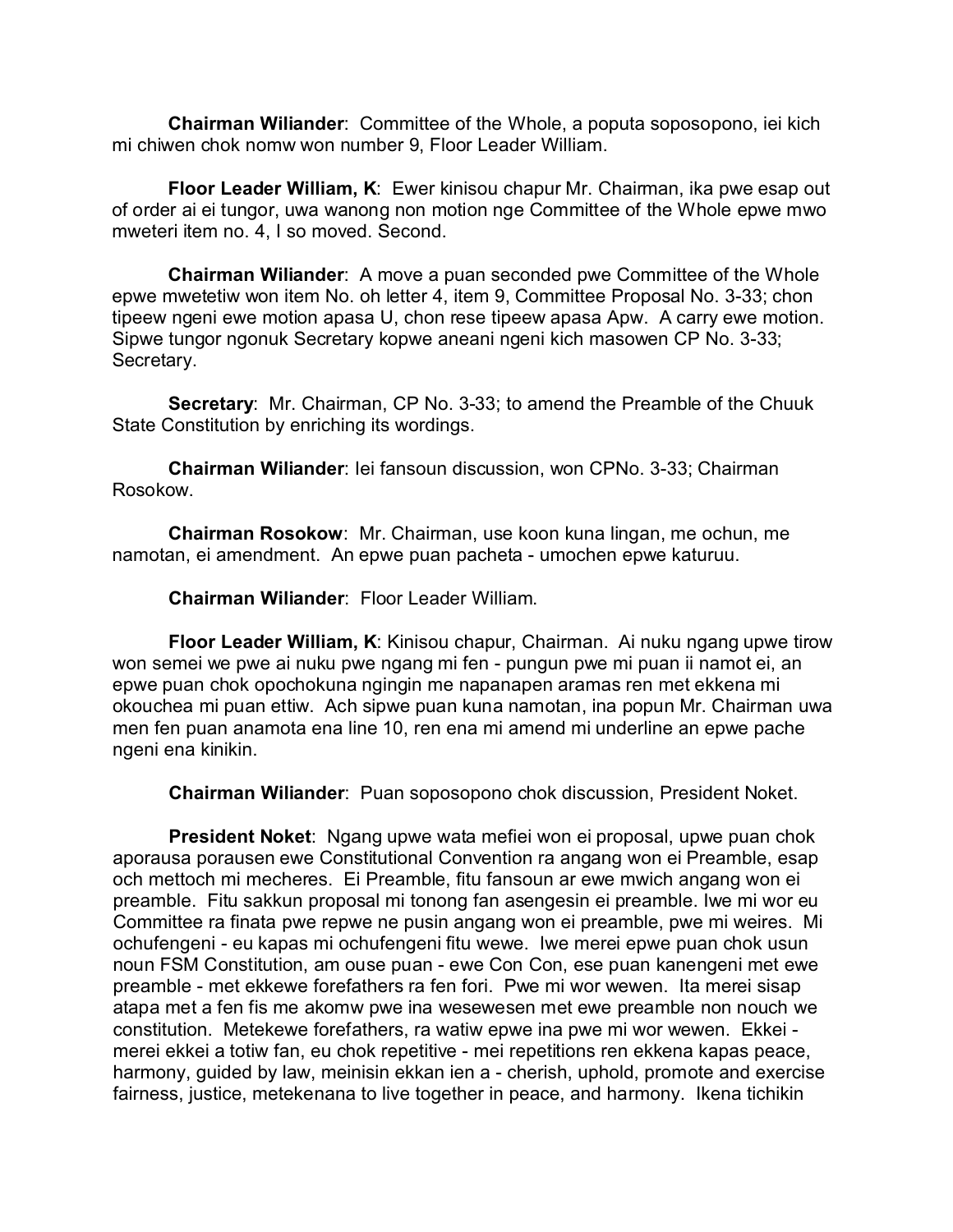poraus ikena mi koko fengen me non euu poraus. Iwe usun epwene fen ngaweno ititin ei preamble an ei a fen puan tichik ne watiw ekkei, ese chiwen - usun nge eu amper mi ropeni metoch meinisin. Nge akaewin Mr. Chairman, ngang uwe respect-ni met an ekkewe forefathers poraus. Usun chok puan noun ewe FSM Constitution puan iei chok ngingin chon ewe Con Con, rese mochen ar repwe atapa met mi wor, met mi set, seni ekkewe ra fori ei Constitution seni ewe fansoun nom. Nukun chok ika mi ngaw, ika sie kuna och mettoch mi ngaw ese och me non, iwe sipwe tongeni ach sipwe siwini. Kinisou Mr. Chairman.

**Chairman Wiliander**: Floor Leader William.

**Floor Leader William, K**: Ewer, kinisou chapur. Ewe ii a ii fat, pwe iwe ochun atekenan ma lawyer ina pwata a meen och metekewe ra wauu, fan iten ena wewe Mr. Chairman, uwa fen wanong non motion nge ewe rule e require-ni written amendment epwe mwo suspended. Ika mi chiwen wor namotan. Second.

**Chairman Wiliander**: A mokut a puan second pwe ewe rule ren an require-ni written amendment, epwe mwo suspended non ei fansoun. Chon tipeew ngeni repwe apasa U, chon rese tipeew ngeni apasa Apw. A carry ewe motion. Soposopono.

**Floor Leader William, K**: Ewer, kinisou chapur Mr. Chairman, ita ena amendment epwe tonong an epwe chok strike-out-ni unusen ena underlines, fan iten ewe wewe sia…..

**Chairman Wiliander**: Chairman Rosokow.

**Chairman Rosokow**: Apw ii uwe sense-ni an nan amendment, nge eni epwe chok ma pwa me non ach vote. Pwe ika sie vote pwe No, iwe a puan back to - a puan screen-nong non status-quo.

**Chairman Wiliander**: Soposopono Del. William.

**Floor Leader William, K**: Ei ma amendment ii sichok amend-ni iwe ke chok etiwa en strike out iwe sane ita am upwe tongeni era apw. Meinisin ii pwe majority vote en. Iwe ita ina wewen ngang uwe era pwe sipwe chok katon won line 10, strike-nano seni ena to cheris, uphol, promote all the way to ena guiding star, ita epwe touu unusan.

**President Noket**: Otufichi osupwang. Ouse mochen sipwe mwo asoso.

### **Mwich a asoso, a puan poputasefan.**

**Chairman Wiliander**: Iwe committee a puan soposopono. Iei en mi nom won floor, Acting Flr. Ldr. William.

**Floor Leader William, K**: Kinisou chapur, Mr. Chairman, ita iwe ach we tungor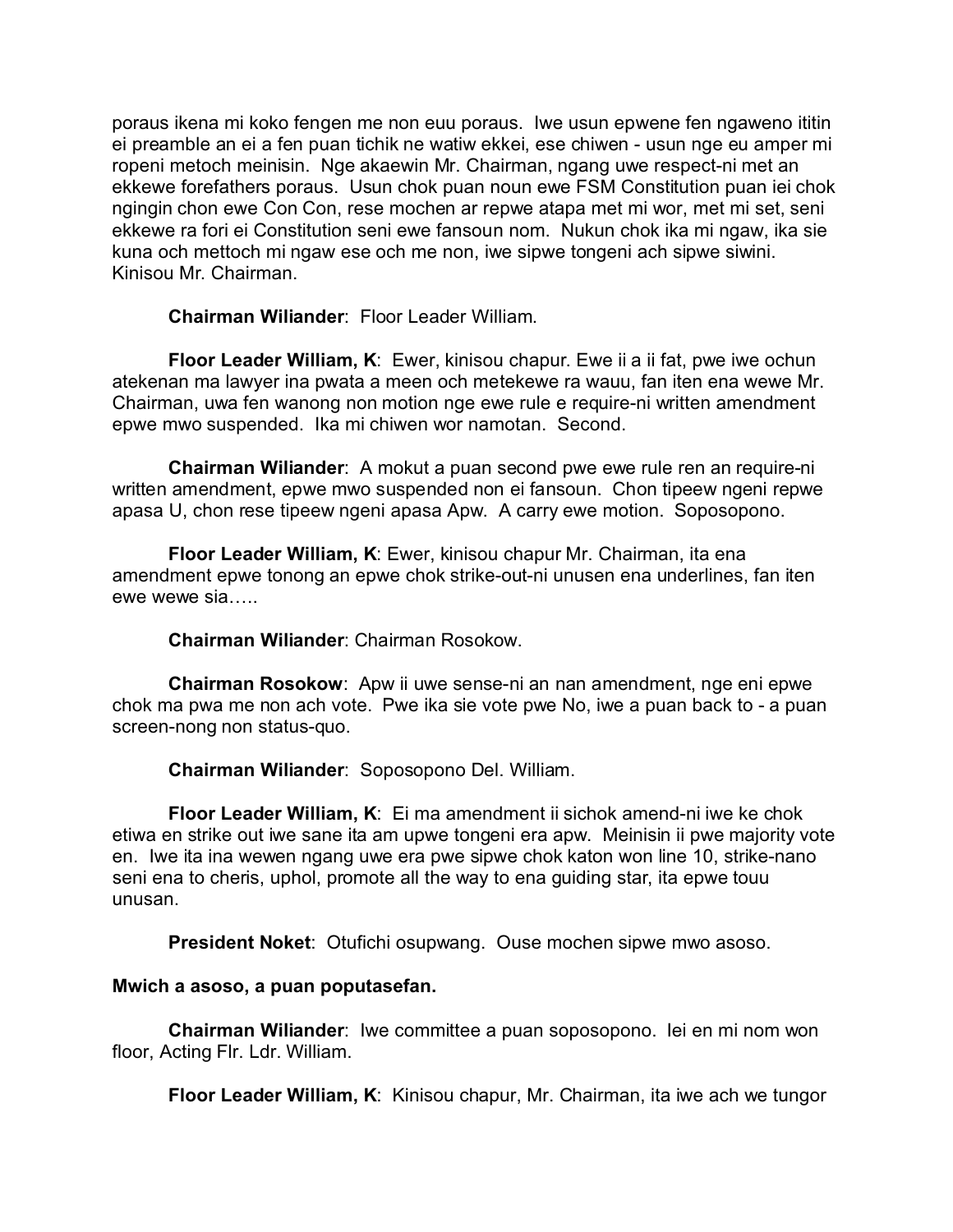non ewe aoso, fan iten ach nenengeni nge line 10, tori line 12, ese puan ii weweoch ach sipwe pacheta, iei popun sia fen tungor ngeni ach ei Committee of the Whole, an epwene fen oturauu unusen ena line 10, me 12 an esap chiwen tonong. An epwe fis pwe ach floor amendment nge esap chiwen ketiw me non ach we plenary. Ita ina ai na recommendation me ai tungor ngeni ach ei COW.

**Chairman Wiliander**: Puan soposopono discussion.

**Floor Leader William, K**: Mr. Chairman, uwa fori motion pwe a koukutiw poraus won - omusano, uwa fori non motion nge Committee of the Whole a etiwa ewe floor amendment, uwe wanong. Second.

**Chairman Wiliander**: Mi wor ewe motion a puan second pwe Committee epwe etiwa ewe floor amendment. Chon tipeew ngeni ewe motion repwe apasa U, chon rese tipeew ngeni repwe apasa apw. A carry ewe motion. Soposopono. Flr. Ldr. William.

**Floor Leader William, K.**: Ewer, kinisou chapur, Mr. Chairman, fan iten ewe wewe, uwa wanong non motion nge a koukutiw poraus won unusekapen ei CP NO. 3-33; second.

**President Noket**: Otufichi osupwang, sise tongeni ach sipwe vote won ei ren decision.

**Chairman Wiliander**: Asoso mwo.

**Mwich a asoso, a puan popusefanita.**

**Chairman Wiliander**: Flr. Ldr. William.

**Floor Leader William, K.**: Ewer, kinisou chapur Mr. Chariman, fan iten ewe wewe, sia kan tungor ena CP No. 3-33; as a Flr. Ldr. William, sia ii tungor pwe a muchutiw poraus won epwene nonom ren subject of your chair, second.

**Chairman Wiliander**: A wor ewe recommendation puan ewe tungor seni Flr. Ldr. William, anongonong won ei sea, pwe a koukutiw poraus won unusen ei CP No. 3-33; asoso mwo.

### **Mwich a asoso, a puan popusefanita.**

**Chairman Wiliander**: Committee a puan niwinsefan - Convention a niwinsefan. Iei sipwe angang won CP No. 3-31; kose mochen secretary aneani ngeni kich mwo urusoun CP No. 3-31; secretary.

**Secretary:** Mr. Chairman, CP No. 3-31; Committee Proposal amending section 1, 2, 3, 4, 5, 6, 7, 8, 9, and 10 of Article XV of the Chuuk State Constitution relating to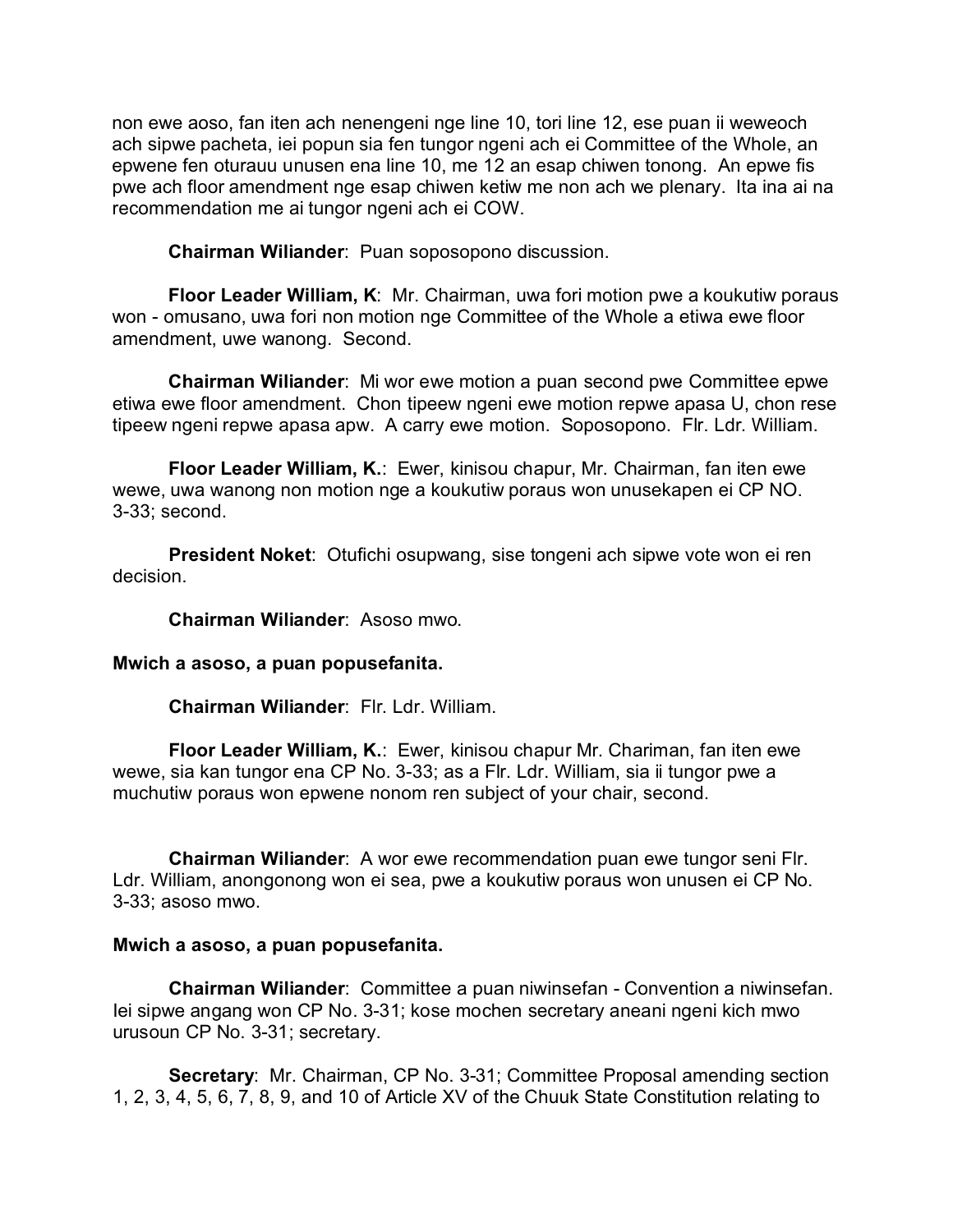transition.

**Chairman Wiliander**: Iei fansoun discussion won CP No. 3-31; ika e wor mefien delegate. Chairman Stephen.

**Chairman Stephen**: Usun ita ngang mi chemeni pwe mi wor ewe floor amendment noun Chairman Sitan won. Iei use kuna ai ei resin chupeii.

**Chairman Wiliander**: Ouse mochen sipwe mwo asoso.

### **Mwich a asoso, a puan popusefan.**

**Chairman Wiliander**: Iei COW mi chok nom won item NO. 9, letter 2, CP No. 3-31; ai nuku mi wor ach we discussion won ekkei proposed amendment ngeni ewe transition. Iwe fan iten ach kewe wewe, mi och sipwene rong met kewe recommendation non ach we asoso. Iei fansoun Flr. Ldr. William.

**Floor Leader William, K**: Ewer kinisou chapur Mr. Chairman, fan iten ewe wewe non ach we asoso, ach Committee of the Whole, ika ach chufengen, sia recommend-ni ei CP No. 3-31; epwe ne mwo wesitiw ach poraus won pokiten a wor wewefengen, nge sia recommend-ni pwe epwe ne nom non plenary, nge epwe witiwit tori an epwe wor - nouch kewe sou emwen ika souannuk ar repwe afatafata ochu weweochun ach sipwe angangeno won ei meen. Kinisou chapur. Second.

**Chairman Wiliander**: A wor ewe motion a puan second fan asengesin ach wewe fengen won ekkewe ititin Floor Leader, a apasa U, chon repwe ura Apw. A carry ewe motion. Sipwe aoso mwo.

### **Mwich a asoso, a puan poputasefan.**

**Chairman Wiliander**: Mwich a soposopono, iei kich mi nom won item 9, CP No. 3-32; and CP No. 3-03; kich mi discuss won non ach we asoso. Iwe usun mi wor ewe discussion won, iei fansoun sipwe - fansoun ren President Noket.

**President Noket**: Chairman, Convention mi angang won - mi poraus won ekkei CP NO. 3-03; 3-32; fansoun ach asoso, iwe met a punguno ei pwe ewe Committee Proposal No. 3-03; me 3-32; repwe consolidated, epwe iei usun porausan. Repwe consolidated ngeni ewe 3-32; epwe iei usun. Ewe Section 14, non line 4, non ena CP NO. 3-32; epwe - ena section 14, epwe kamano epwe 15. Iwe meinisin ekkena kapas constitution seni line 4, tori line 6, epwe deleted. Nge epwene insert ena line 9, lon ena Proposal No.3-03; epwe tonong ekkei kapas non ena line 9. Decision of the Trial Division on Civil case shall be rendered not later than 6 months after conclusion and closing of each case. Iwe a puan soposopono eu new sentence, lon ena chok section 15, line 8 epwe insert puan ekkei kapas non line 18; seni CP No. 3-03; ena line 17, epwe ura pwe decision of the Appellate Division on a Civil case shall be rendered within 6 months of each appeal. Epwe ina ena aruen sentence non ena minafon section 15.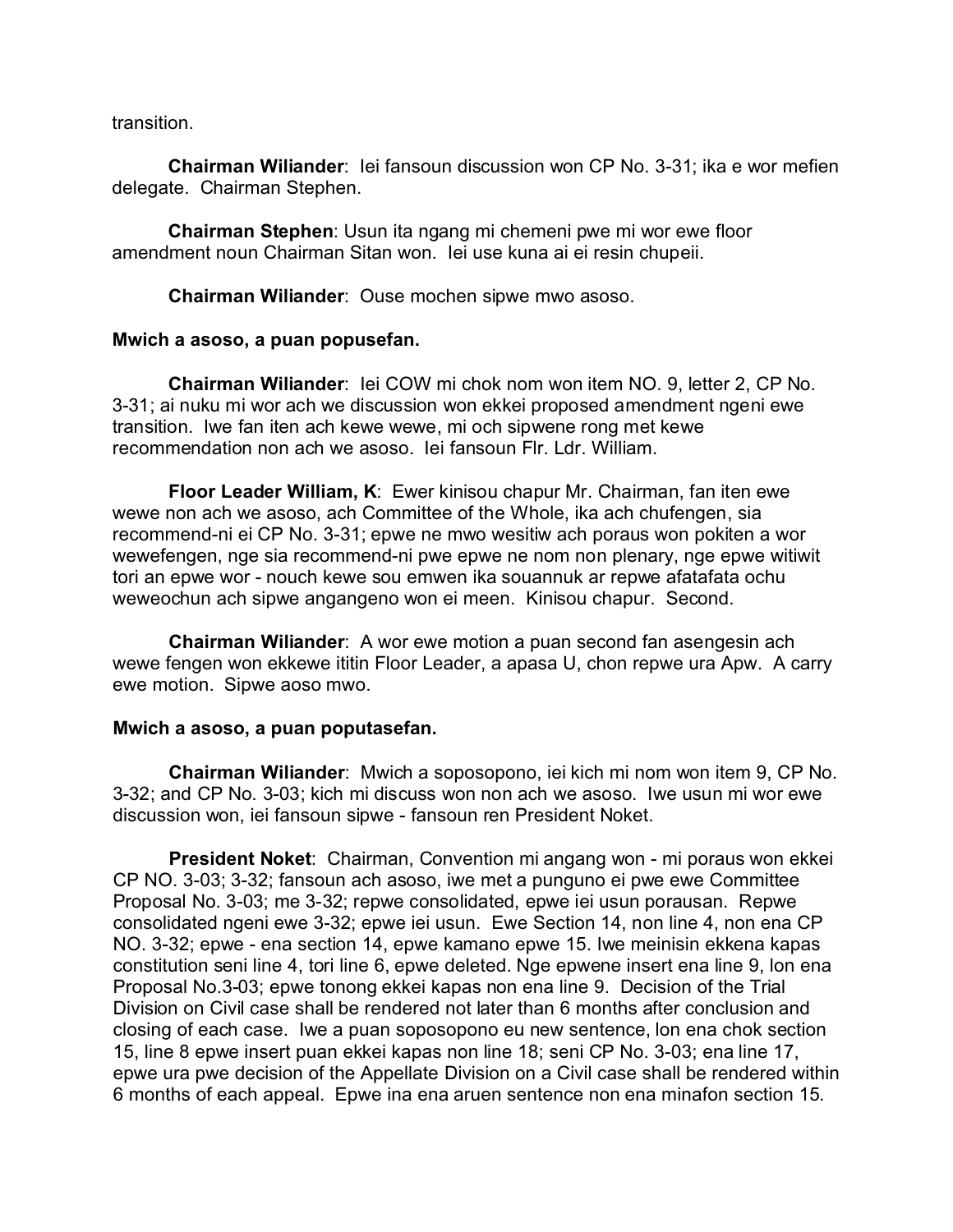Ngeni CP No. 3-32; I so moved. Second.

**Chairman Wiliander**: A move a puan second pwe convention epwe etiwa ekkewe amendments usun President Noket a fen kapas ngeni kich, chon tipeew ngeni we motion apasa U, chon rese tipeew apasa Apw. A carry ewe motion. President Noket.

**President Noket**: Chairman uwa ekieki pwe a ii naf ach weweiti ekkei amendment puan fiti ei proposal ina popun ngang uwa fori eu motion pwe Mwich a recommend-ni pwe ei Proposal No. 3-32; usun met mi akasiwin epwene no ngeni Plenary. Second.

**Chairman Wiliander**: A mokut a puan second pwe convention a recommend-ni pwe CP No. 3-32; met mi wor ekesiwin won epwe noo ngeni Plenary. Chon tipeew ngeni we motion apasa U, chon rese tipeew apasa Apw. A carry ewe motion. President Noket.

**President Noket**: Puan eu chok an epwe pesepes ngeni ewe secretary pwe nesor ei meen epwe winiti eu proposal 3-32; esap puan chiwen wore na 3-03; nge epwe reflect-ni metekewe amendment sia tipeew fengen won. Kinisou.

**Chariman Wiliander**: Chairman Nifon.

**Chairman Nifon**: Uwa amokutu pwe Committee of the Whole epwe ne mwo rise niwin ngeni Plenary. Second.

**Chairman Wiliander**: A wor ewe motion pwe Committee a rise, a puan seconded. Chon tipeew ngeni ewe motion repwe apasa U, chon rese tipeew repwe apasa Apw. A carry ewe motion. Committee a rise. Asoso mwo.

### **Mwich a asoso, a puan niwinsefan**.

## **PLENARY**

**President Noket**: Iei Convention a fen rise, seni ewe committee of the Whole. Iei fansoun ekan fis ekan wor ewe report seni ewe Chairman. Chairman-in ewe COW, iei fansoun sipwene ngeni ewe Chairman epwene wisen read-ni met a amonata. Chairman Wiliander.

**Chairman Wiliander**: Kose mochen sipwe mwo ekis asoso. Mwich a asoso, a puan poputa.

**President Noket**: Mwich a poputa. Chairman Wiliander.

**Chairman Wiliander**: Kinisou Mr. President, omw we Committee of the Whole, a fori an arongorong won CP NO. 3-28, entitle Code of Ethics, iwe a wor ekkewe ekkoch discussion won. Upwe omusomus ngeni convention ika esap koon nien tichik.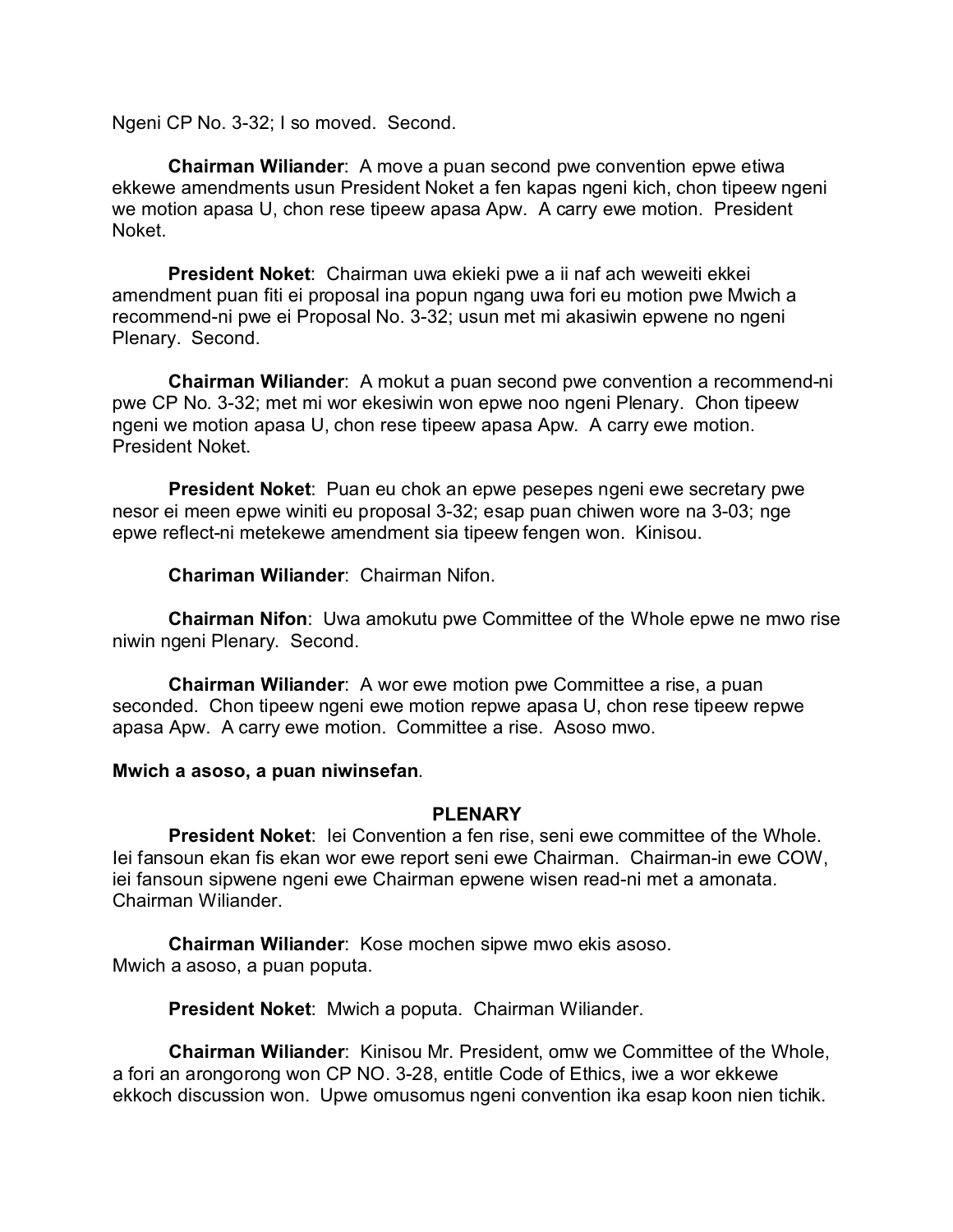Met sipwe tichiki, nge ukukun met sipwe tongeni chechemeni. Secretary en mi achocho ne note-ni met kewe mi katonong. Ai nuku CP No. 3-28; ina ewe original iwe usun a tonong eu floor amendment, use mo kuna nampan ei - ei a for floor amendment won. Kose mochen sipwe aoso.

### **Mwich a asoso, a puan popusefan.**

**President Noket**: mwich a popusefanita.

**Chairman Wiliander**: Iwe kinisou Mr. President, non ewe floor amendment a katonong, usun convention a etiwa. Iwe mi wor ekkewe ekkoch changes, usun ngang mi chemeni, non 2 page ren leter (b) ewe 35 thousand, a ekesiwin ngeni 15 thousand. Non na letter (e) ewe 18 years of age, a ekesiwin ngeni 30, year. Usun met kich mi wor ach etipeew fengen won. Ren ei wewe ika use chiwen chechemeni ekkoch nge uwa fori motion pwe convention epwene etiwa ei report, ren CP No. 30-28, kinisou chapur Mr. President.

**Vice President Aten**: Point of order, Mr. President.

**President Noket**: State your point.

**Vice President Aten**: Esa mwo suspended ewe rule ren written report.

**President Noket**: Kopwe fori non motion iei pwe epwe chok retroactive pochokunan. Kopwe fori eu motion pwe epwe suspend ewe rule. Fori ena motion. Chairman Wiliander, kopwe fori ena motion epwe suspend ewe rule e require-ni written amendment.

**Chairman Wiliander**: Mr. President, uwa fori motion - kose mochen puan ekis mwo. Sipwe asoso.

### **Mwich a asoso, a puan popusefanita.**

**Preisdent Noket**: A poputa mwich.

**Chairman Wiliander**: Kinisou Mr. President, uwa wanong non motion pwe ewe rule e require written amendment epwe mwo suspended. Second.

**President Noket**: A for ewe motion a puan second pwe ewe rule e require written amendment epwe mwo suspended, Chairman Wiliander epwe report non awan, met mi fis non ewe COW.

**Chairman Wiliander**: Kinisou Mr. President, omw we COW a wor an arongorong won CP No. 3-28; fansoun a wor an we arongorong. Iwe mi wor ewe floor amendment mi katota. A wor ekkewe ekkoch ekesiwin, usun ai chechemeni nge non Section 6, letter mesen (b) eu me nein ekkewe ekesiwin ren non line 4, 35, thousand a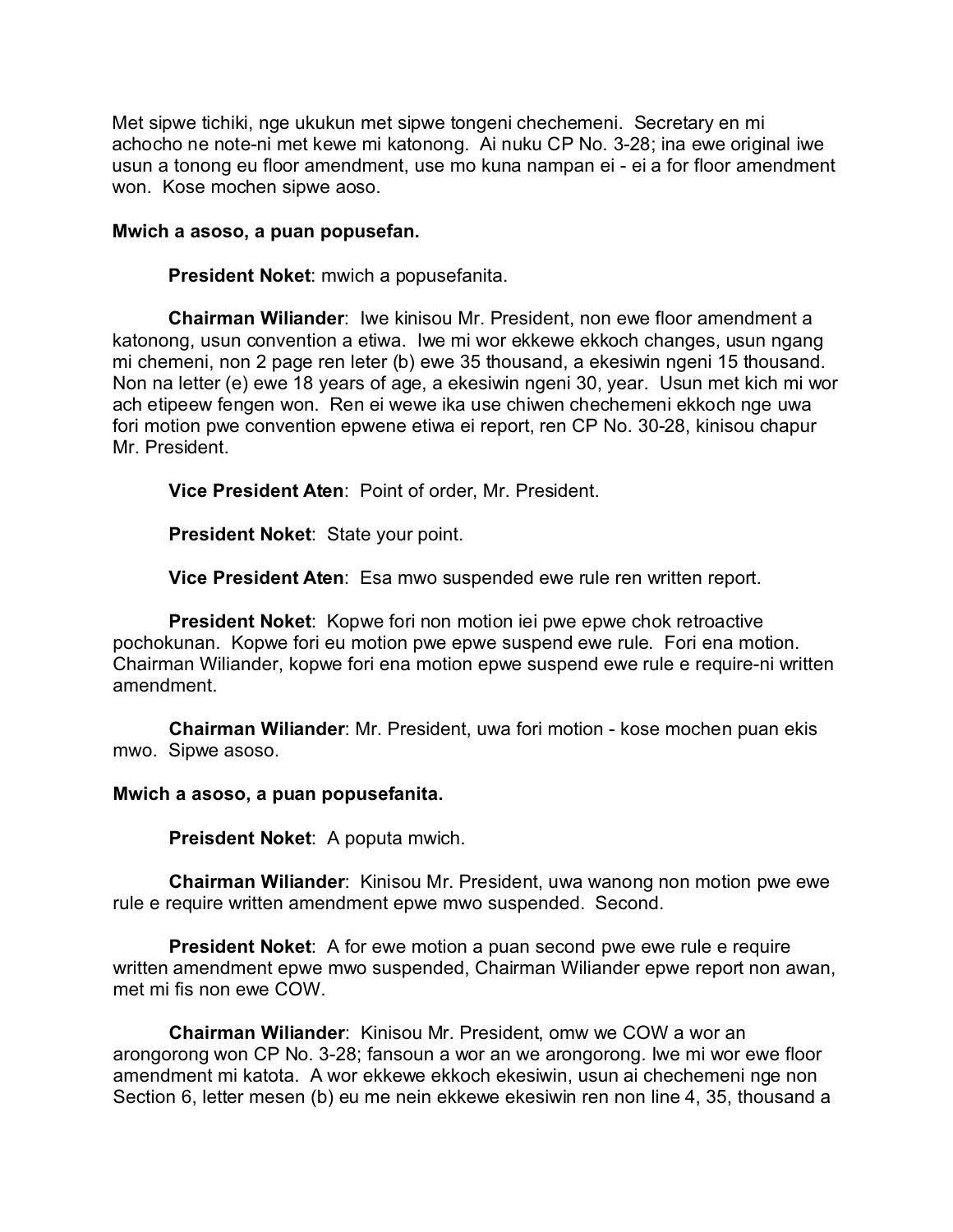ekesiwin ngeni 15, thousand per annum. Puan non ena chok letter (e) non line 8, a puan wor ewe ekesiwin seni ewe 18 year fan asengesin sia nuku nge 18 year a kon kisikis. Iei popun omw we Committee a recommend-ni ngeni Convention pwe sipwe atiwa ewe amendment seni 18 tori epwe 30 year. Ren ei wewe, Mr. President ngang uwa fori motion pwe Convention epwe etiwa ei oral report ren CP No. 3-28; kinisou chapur. Second.

**President Noket**: Mwen ach sipwe vote won ewe motion, mi chok wor - ren chok an epwe soposop ngeni ewe amendment a nom non 3rd. Mi pung ekkewe amendment, nge puan eu ai chemeni line 7, won ena page 1. Ena kapas a nefinen adopt me code epwe totonuno, iwe puan ena line 11, won mesen (b) ena e ura pwe each code, ena kapas each epwe totonuno. Iwe epwe pacheta ena kapas the in place. Iwe puan ena line 19 won ena first page mesen (d) ena e ura pwe The two branches iwe epwe totonuno, ekkena two branches, epwe chok era pwe - epwe totonuno ena kapas two, iwe epwe ura pwe the. Iwe a tonong ekkei kapas murin The. The Legislature and Judiciary Branches - Legislative and Judiciary branches epwe tonong, of the state government. Iwe a soposopono. Iwe ita ina ena epwe soposop ngenie we ren an epwe fat. Iwe ewe Secretary epwe fori echo clean copy ren nesor. Iwe a tonong meinisin. Ena line 7, epwe totonuno ena kapas a nefilen ena top me code. Iwe non line 11 ena (b) ena e poputa won each code epwe totonuno ena kapas each. Iwe epwe tonong ena kapas the in place of. Ena line 19 ena mesen (d) ena line epoputa won (d) ena kapas two nefinen the me branches epwe totonuu, iwe a tonong ekkei kapas Legislative me Judiciary, pwe epwe iei usun. The Legislaltive and Judiciary branches of the Government iwe a soposopono. Secretary.

**Secretary**: Line 3 each two.

**President Noket**: Iwe line 3 puan ena kapas a, nesopolon ena - line 3 won page 2. Ena kapas a epwe puan totonuno, pwe epwe chok era pwe established and adopt code of ethics. Iwe puan ena (f) epwe chok consistent epwe chok automatic ena **each** epwe chok puan **the**. A second ewe motion. Iwe sipwene utut won, ewe report chon tipeew ngeni pwe mwich a etiwa ewe report a touu seni we Chairman of the COW fiti fengen me metekewe mi puan soposop ngeni ren ekkewe amendment. Sipwene vote won, chon tipeew ngeni apasa U, chon rese tipeew ngeni apasa Apw. A ketiw ewe report epwene chok witiwit ngeni plenary ar repwene angang won ena proposal. Chairman Wiliander, puan soposopono.

**Chairman Wiliander**: Kinisou Mr. President ren omw aninis. Lon oruen kinikin ren omw we Committee of the Whole, a puan angang won CP No. 3-31; ren ewe transistion period mi wor ewe motion mi katonong ren 3-31; mi wor ewe puan kapacheta ren, iwe om we committee a recommend-ni ngeni convention pwe epwe mwo witiwtino ei proposal ren ach sipwe tongeni kuta emon Constitutional Lawyer, an epwe tongeni anisikich ren ei Proposal won transititon period. Ren ei wewe, uwa tungor pwe - uwa fori non motion pwe convention epwe etiwa ei report.

**President Noket**: A mokut a puan second pwe convention epwe etiwa ei report,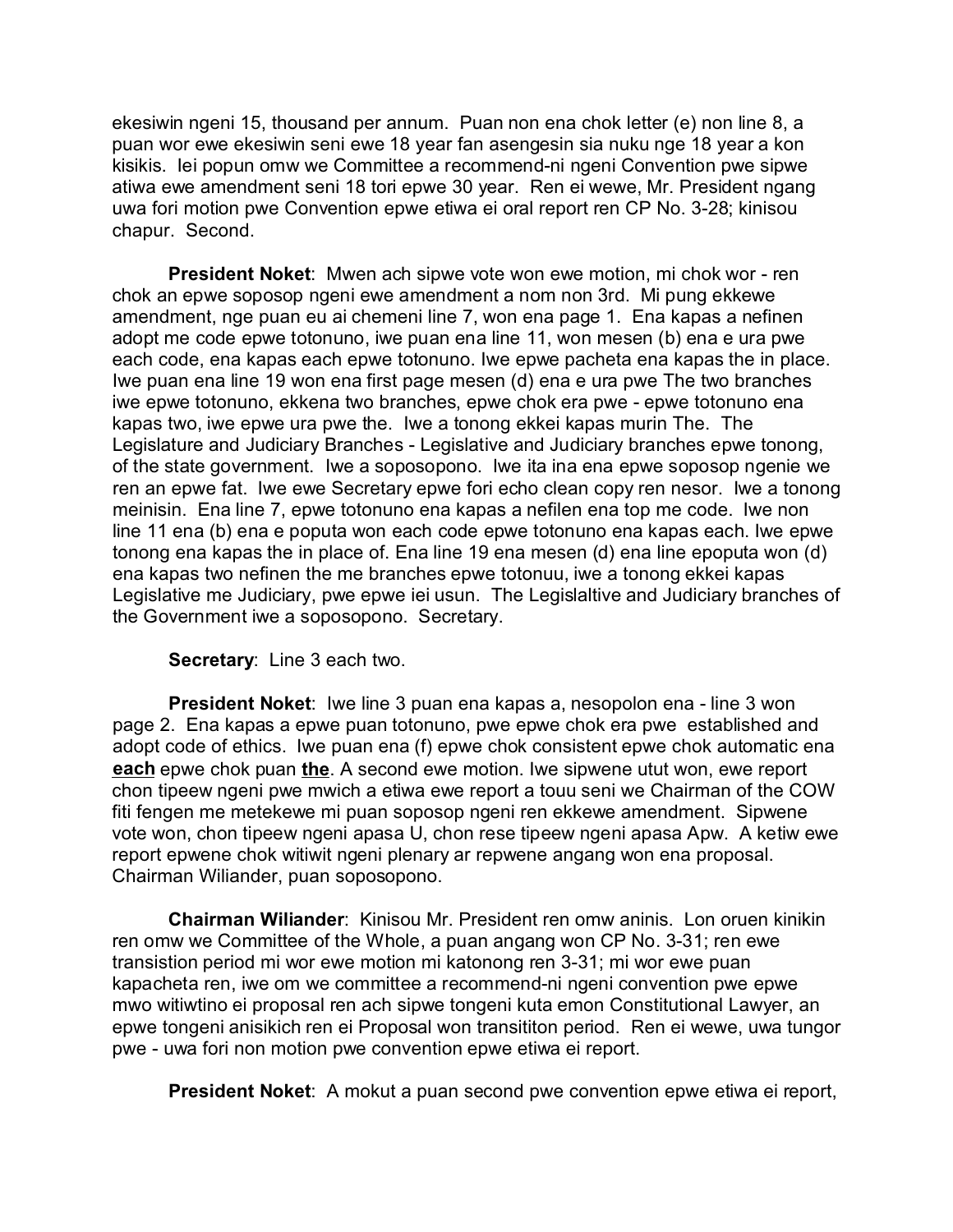chon tipeew ngeni pwe mwich a etiwa ewe report, an Chairman of Cow, apasa U, chon rese tipeew ngeni apasa Apw. a ketiw ewe report seni ewe chairman. Puan soposopono Chariman Wiliander, nge pochokunen ewe suspention of the rule mi chok chiwen wor pochokunan. Ka tongeni chok report non aworm.

**Chairman Wiliander**: Kinisou chapur. President sipwe mwo asoso.

## **Mwich a asoso, a puan popusefanita.**

**President Noket**: Soposopono Charman Wiliander.

**Chairman Wiliander**: Kinisou Mr. President omw ewe Committee of the Whole, a puan angang won CP No. 3-32; entitle disposition of court cases. Upwe tungor ika ewe secretary ese tongeni an epwe aneanauu met kewe mi nom won ei proposal.

## **President Noket**: Secretary aninis.

**Secretary**: Mr. President an COW angnag won CP 3-32; a puan apachanong CP No. 3-03; pwe mi chok wewe kapaser. Iwe met a punguno fan - murin chommong poraus mi auchea, ra apungano pwe ekkei ru mettoch epwene chok consolidated into one pwe repwe ne achochou met masowen en 3-32; iwe en Section 14, epwe chok akasiwin ngeni an pwe ara 15. Iwe ren kapasan en Section 15, epwe take ekkewe lines won CP No. 3-03; seni line 9, to line 11, as part of the provision of Section 15. Puan pachelong ekkena line won 17 ngeni 18. Iwe ikena epwe fis pwe masowen ena section 15, iwe ewe 1 year lon meten mi fis lon line 11 to 18 - line 9 to 11, me puan 1 year ren en line 17 to 18 epwe become 6 months. Ikena ekkena a fis non an convention - COW angang won 3-32; with 3-03; as part of it. Kinisou Mr. President.

**President Noket**: Kinisou chapur Secretary. Chairman Wiliander.

**Chairman Wiliander**: Kinisou Mr. President, ngang uwa fori motion pwe convention epwe etiwa ewe report. Second.

**President Noket**: A mokut a puan second pwe mwich a etiwa ewe report an ewe COW, chon tipeew ngeni we motion apasa U, chon rese tipeew ngeni apasa Apw. A pass ewe motion mwich a etiwa ewe report. Iei fansoun sipwe angang won ena preamble wording. CP No. 3-33; ewe report Chairman Wiliander.

**Chairman Wiliander**: Kinisou chapur Mr. Presdient, om we Committee of the Whole, a sopoposopono ne angang won CP No. 3-33; won ewe preamble rewording. Iwe Convention a ekieki pwe mi wor ekkewe ekis kapas mi katonong ren ach sipwe - mi wor chon tipeew ngeni mi puan wor chon rese tipeew ngeni. Iwe ina popun usun met si kapas won nge sipwe ne mow chok leave it - kose mochen sipwe mwo asoso.

### **Mwich a asoso, a puan poputa sefan.**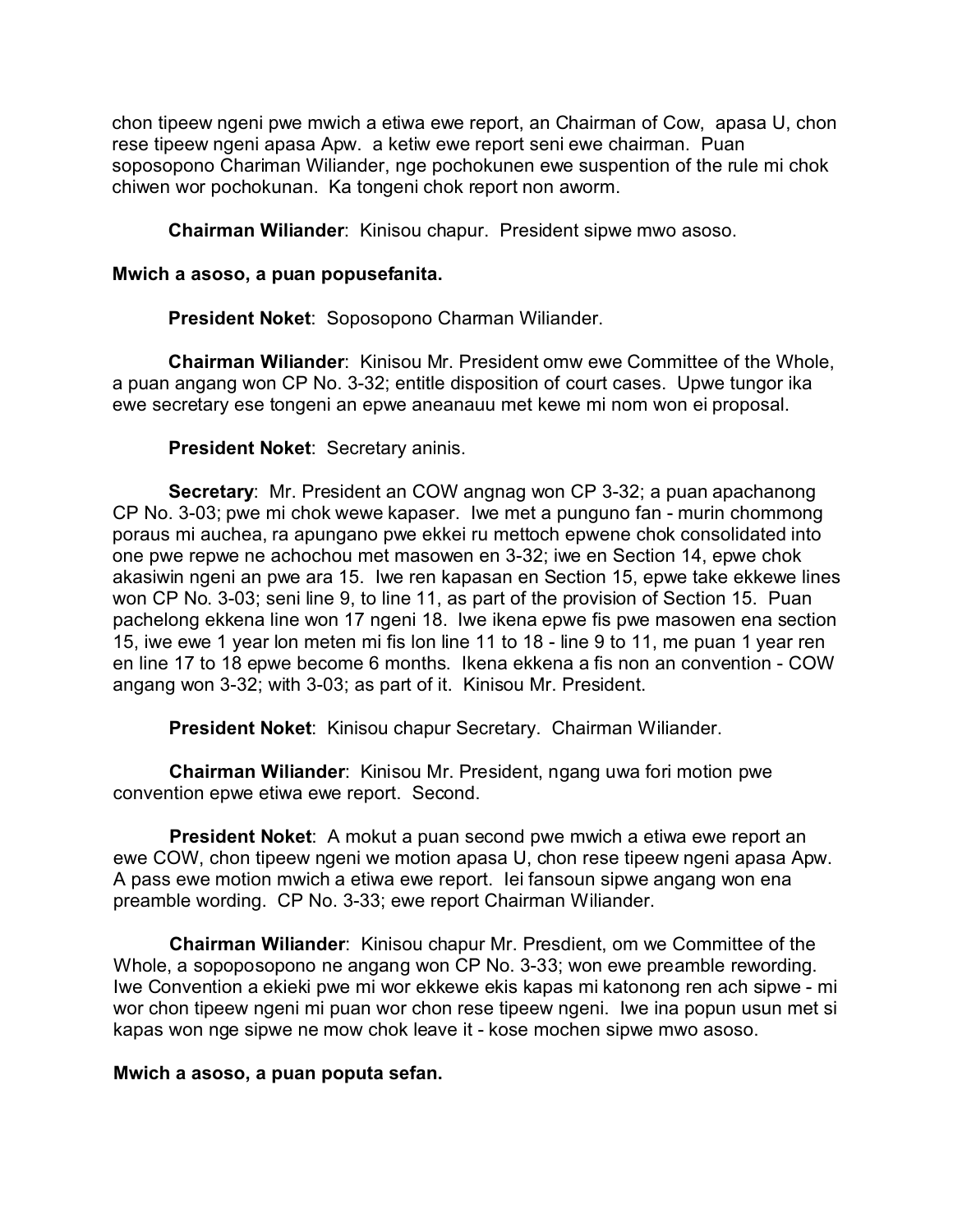**President Noket**: Chairman Wiliander.

**Chairman Wiliander**: Mr. President, kinisou chapur. Upwe soposopono ren omw we COW a angang won CP No. 3-33; upwe tungor ngeni Secretary epwe aninis won.

**President Noket**: Mwen om kopwe - secretary epwe mina, usun ai chemeni pwe ena amndment e for seni puan ewe Floor Leader, ena amendment pwe epwe katouu usun ai chemeni. Floor Leader William. Secretary.

**Secretary**: Mr. President an COW anongonong won CP No. 3-33; a wor chommong poraus me awewe ren auchean an epwe pass ei proposed amendment, won ewe Preambel. Ren an epwe pacheta ekkan ekkoch ititin poraus. Iwe ina mi underline lon ena 3-33; fengen me puan ekkoch awewe ren akauchean in relation to meten mi pusin afotofot meren nouch kewe chon afota nouch ei Chunap. Ren akauchean me anononun wewen ekkan fos. Ika pwe mi auchea ekkan additional words epwe tonong as proposed by the amendment ika ese auchea. Iwe a wor an mwich wewefengen fan emwenien ewe Floor Leader mi fakkun angefich an awewei pwe ekkan metoch meinisin ika mwo ese tonong nge mi chok ii puan implied lon wewen ekkan minenomun fos won en meen. Lon en minen nom iwe a wor ewe understaning pwe ekkei metoch meinisin ese puan wor namotan an epwe tonong non ei changes an epwe change-ni ei preamble. Iwe ewe recommendation pwe ekkan metoch epwe strike out me non en delegate Proposal - Committee Proposal 3-33; ina met mwich a puan - a puan nonom won nupwen a resolve a close-ni debate won ei metoch, Mr. President.

**Chairamn Wiliander**: Mr. President, uwa fori motion pwe convention epwe etiwa ewe oral report ren CPNo 3-33; Second.

**President Noket**: A mokut a puan second pwe mwich a etiwa ewe report an ewe Chairman of COW, chon tipeew ngeni apasa U, chon rese tipeew ngeni apasa Apw. A ketiw ewe report. Iei a wesino ach angang won ekkewe proposals. Upwe tungor ngeni Secretary pwe epwe wanong non Order of Business, seni inet epwe puan tongeni fis ach mwich. Seni enan unfinished business ngeni metekei a wor - sia fori ikenai epwe ne tonong non plenary meinisin, non next order of business. Iei fansoun sipwene totiw won item 11, ese wor, item 12, ese wor, item 13, ese wor. Item 14, ika mi wor miscellaneous, an emon me emon chon mwich. Vice President Aten.

**Vice President Aten**: Sipwe mwo asoso.

# **Mwich a asoso, mwich a poputasefan.**

**President Noket**: mwich a poputa. Floor Leader William, K:

**Floor Leader William, K**: Kinisou chapur Mr. President, fan iten ewe wewe non ach we asoso, iei popun sia wanong non motion pwe convention epwe ne mwo sareno ren ikenai, niwin sefan kunok 2:00 non aruanu. Second.